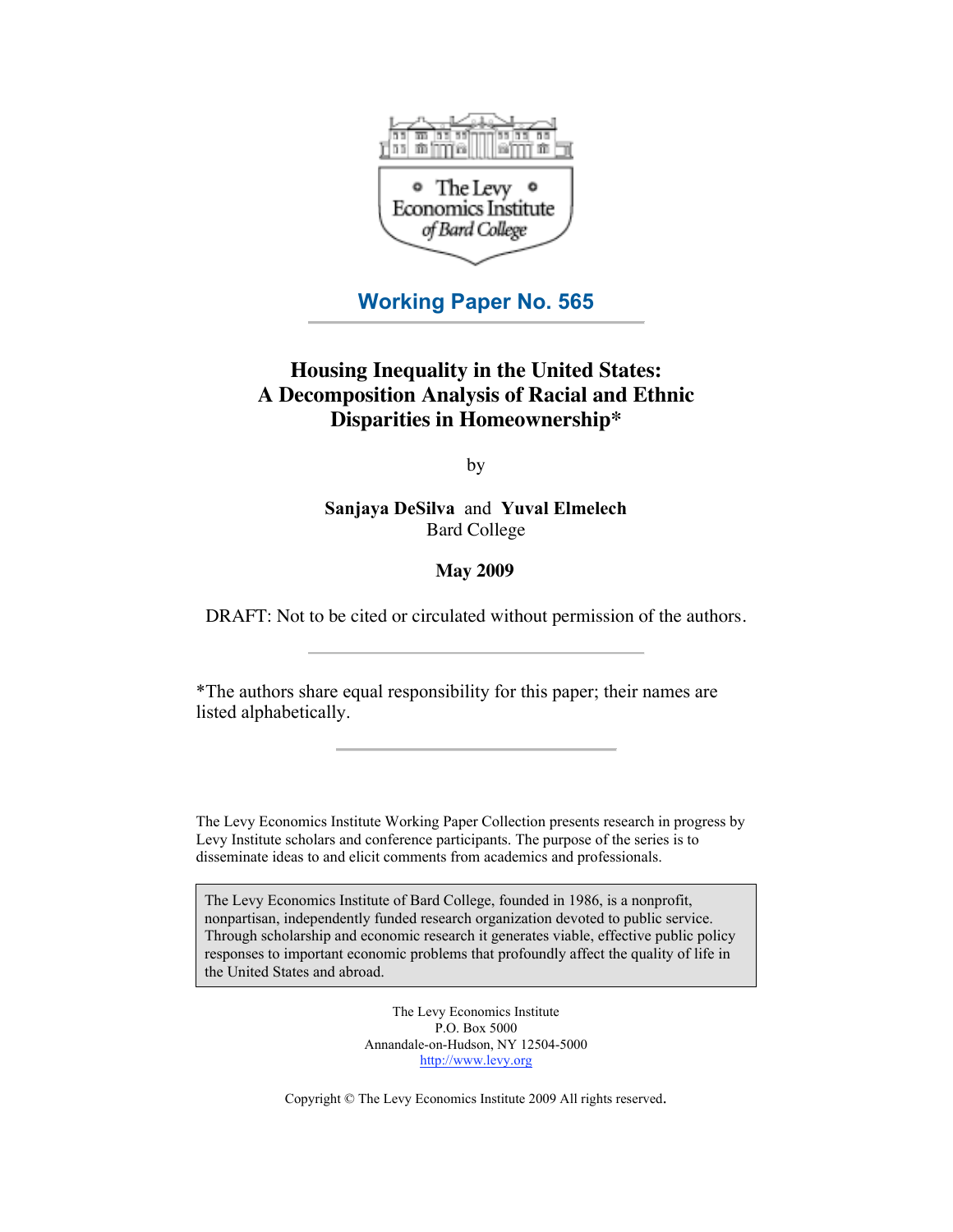#### **Abstract**

In recent years, as the homeownership rate in the United States reached its highest level in history, homeownership itself remained unevenly distributed, particularly along racial and ethnic lines. By using data from the 2000 Integrated Public Use Microdata Series (IPUMS) and 2006 American Community Survey (ACS) to study the trajectory into homeownership of black, Asian, white, and Latino households, this paper explores the various socioeconomic and demographic characteristics, as well as the distinct immigration experiences and spatial patterns that shape racial and ethnic inequality in homeownership. The unique (merged) dataset enables the authors to distinguish assimilation (length of residence) from immigration cohort effects, and to control for various spatial characteristics at the PUMA (Public Use Microdata Area) level. The paper employs a decomposition technique that delineates the distinct effects that composition differentials have on the visible white-minority disparity in homeownership. The findings reveal substantial differences along racial-ethnic lines, highlight the importance of immigration and spatial context in determining Asian and Mexican homeownership rates, and emphasize the unique role that family structure and unobserved factors (e.g. prejudice and discrimination) continue to play in shaping the black-white homeownership gap.

Keywords: Homeownership, Race, Ethnicity, Immigration JEL Classifications: J15, R21, R23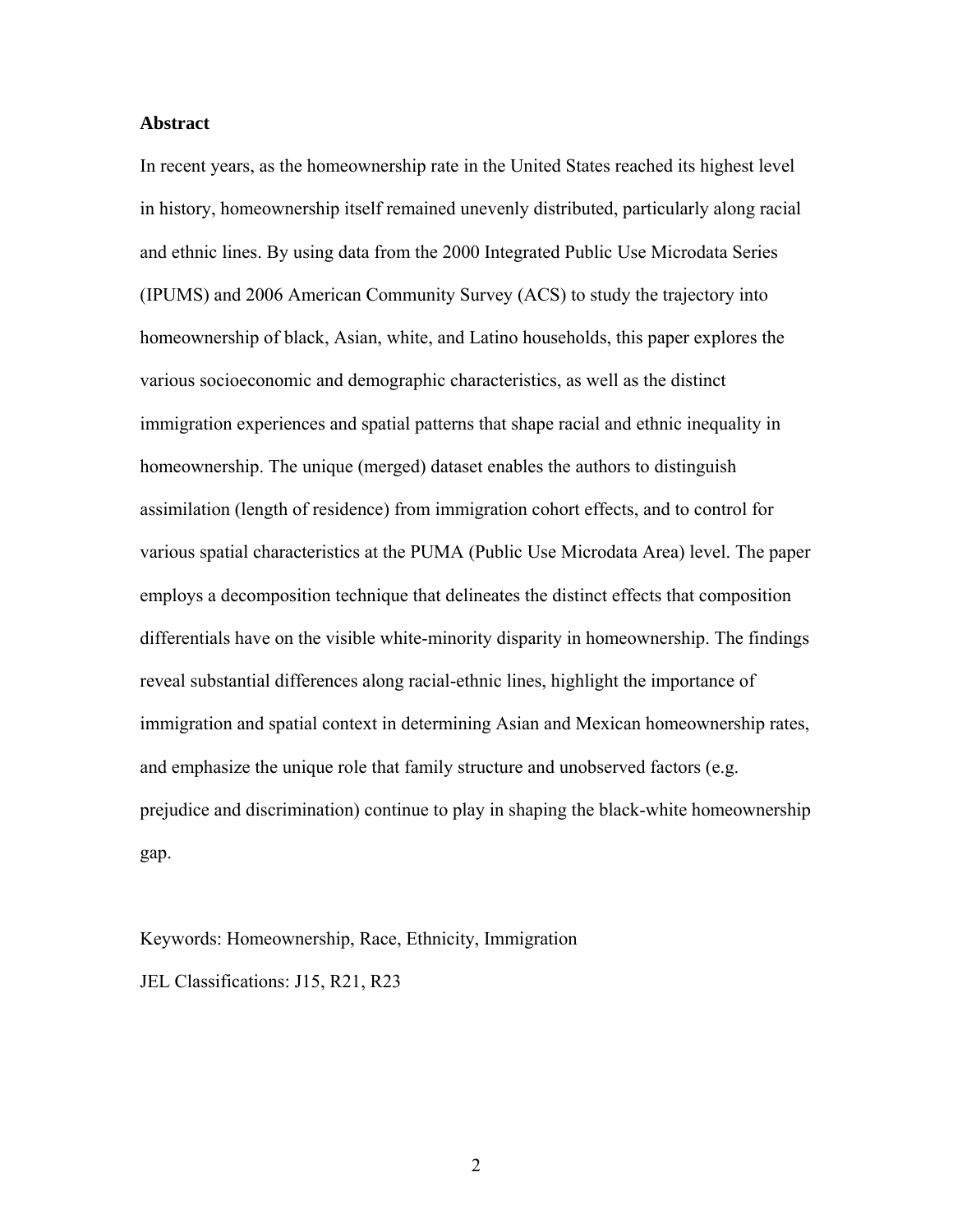### **INTRODUCTION**

 $\overline{a}$ 

In recent years, the U.S. homeownership rate has reached its highest level in history, increasing from 63.9 in 1990 to 69.0 in 2004, and then slightly decreasing to 68.1 in 2007.<sup>1</sup> This is a dramatic shift compared to the one percentage point increase in the homeownership rate experienced in the previous three decades. Owning a home is typically associated with economic, social, and psychological benefits in contemporary American society. Limited access to subsidized rental housing, strong societal and institutional support for private ownership, and the generous tax breaks that allow homeowners to use interest, insurance, and property taxes paid on their residence to reduce income tax liability, make homeownership a desirable asset and a key vehicle for wealth accumulation in the U.S. For most people, homeownership is also a symbol of independence and social status and owning a home is typically correlated with better physical and psychological health, and greater life satisfaction (Page-Adams and Sherraden 1997; Spilerman 2000). Many Americans believe that buying a home is a right of passage and a "ticket to the middle class through asset accumulation, stability and civic participation." (Karger 2007). For immigrants, owning a home symbolizes the culmination of the assimilation process and fulfillment of the "American Dream" (Alba and Logan 1992). At the community level, high rates of homeownership have been linked to higher property values, improved housing maintenance, greater community attachment and involvement, and enhanced neighborhood stability (Constant et al. 2007; Rohe and Stegman 1994; Toussaint-Comeau and Rhine 2004).

While housing is generally considered a desirable asset, homeownership is unevenly distributed in the population, particularly along racial and ethnic lines. For

<sup>&</sup>lt;sup>1</sup> U.S. Bureau of Census ( $\frac{http://www.census.gov/compendia/statab/tables/09s0951_xls}{}$ ).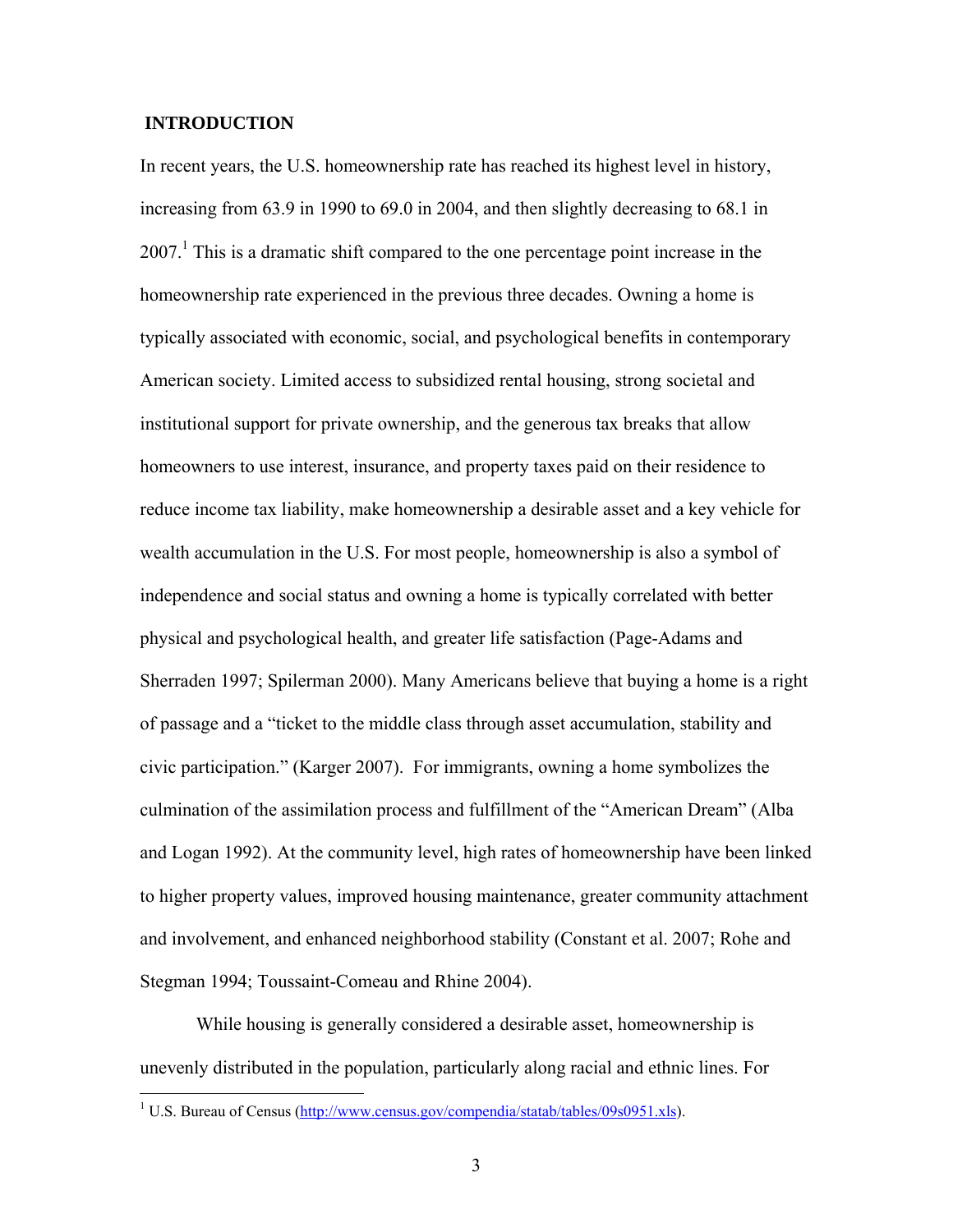racial minorities and immigrants, the calculus of homeownership may be quite different. Most previous studies on housing market inequality focused on the black-white divide. Several studies have found evidence of discrimination (King and Mieszkowski 1973, Myers 2004; Dymsky 2005) and prejudice (Harris 1999) against blacks in the housing market, suggesting that the costs of homeownership may be higher and the expected returns lower for minority households. A more recent branch of the literature has given more attention to other minorities and highlighted the distinct opportunity structure and patterns of residential settlement that shape the trajectory into homeownership among immigrant minorities (Myers and Lee 1998; Borjas 2002; Ray et al. 2004; Rosenbaum and Friedman 2004).

The current study contributes to the literature on racial and ethnic in several ways. By merging files from the 2000 IPUMS and the 2006 American Community Survey (ACS) to study trajectory into homeownership of black, Asian, white, and Latino households we are able to carefully test hypotheses pertaining to the distinct role that racial/ethnic differences in demographic, socioeconomic, and spatial characteristics play in shaping minority-white variation in homeownership. Second, the merged dataset enables us to distinguish assimilation from immigration cohort effects, and to include both household-level and contextual (PUMA-level) variables. Finally, we employ a variant of the Blinder-Oaxaca decomposition method to estimate the portion of the whiteminority homeownership gaps that is explained by between-group compositional differences in observed variables. We further disaggregate this explained gap to four parts that are attributable to white-minority differences in economic, demographic, immigration, and spatial characteristics.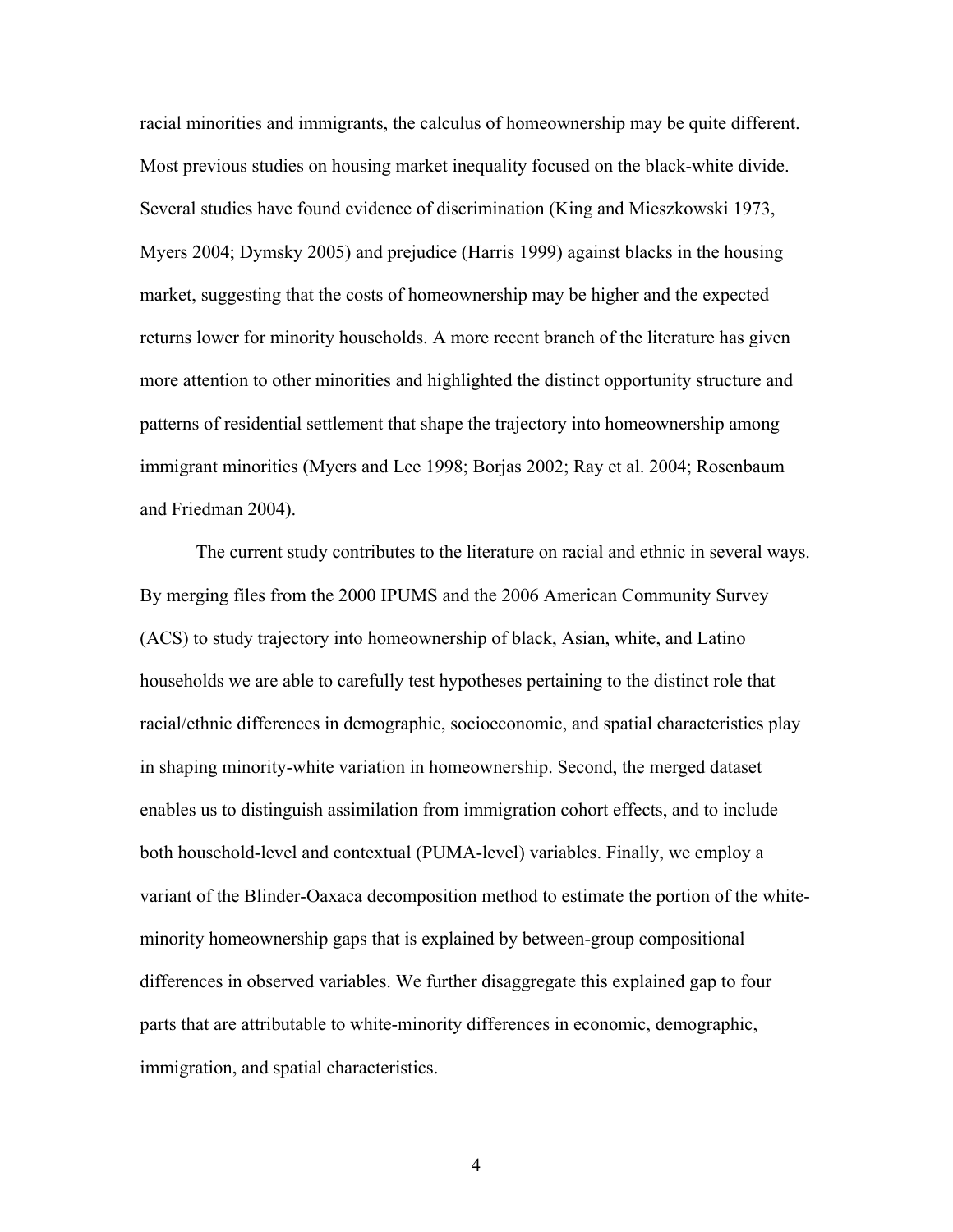#### **THE THEORETICAL FRAMEWORK**

Since the mid 1960s, the influx of immigrants to the U.S. from Asia and Latin America and racial-ethnic variation in fertility rates have markedly changed the racial-ethnic makeup of the population.<sup>2</sup> The substantial increase in, and diversity of, the non-white population coincided with growing socioeconomic disparities along race and ethnic origin. Copious research on housing market inequality in the U.S. reveals that minority households – particularly blacks and Latinos – are less likely to own a house and the value of the property they own is lower and tends to appreciate at a slower pace (Jackman and Jackman 1980; Bianchi et al.1982; Krivo 1995; Horton 1992; Long and Caudill 1992; Myers and Chung 1996; Harris 1999; McConnell and Marcelli 2007).

Various theories have been developed to elucidate the social and socioeconomic sources of the racial/ethnic gaps in housing consumption in general and homeownership in particular. Neoclassical economic theory models the decision to purchase a house as an inter-temporal expected utility maximization problem subject to a lifetime budget constraint. If there are no racial-ethnic differences in current and expected housing prices and interest rates, i.e. there is no discrimination and segregation in housing and credit markets, racial and ethnic inequality in homeownership is a mere reflection of betweengroup differences in income, values and attributes regarding homeownership, and lifecycle characteristics such as age, education, marital status, and number of children that affect housing preferences at the household level (Alba and Logan 1992; Flippen 2001).

 $\overline{a}$ 

 $2^2$ According to the U.S. Census Bureau estimates, by 2050 about one in two Americans will be non-Hispanic white, more than a quarter will be Hispanic, and the percentage of blacks and Asian and Pacific Islanders will be 15 percent and 9 percent, respectively (U.S. Census Bureau 2008).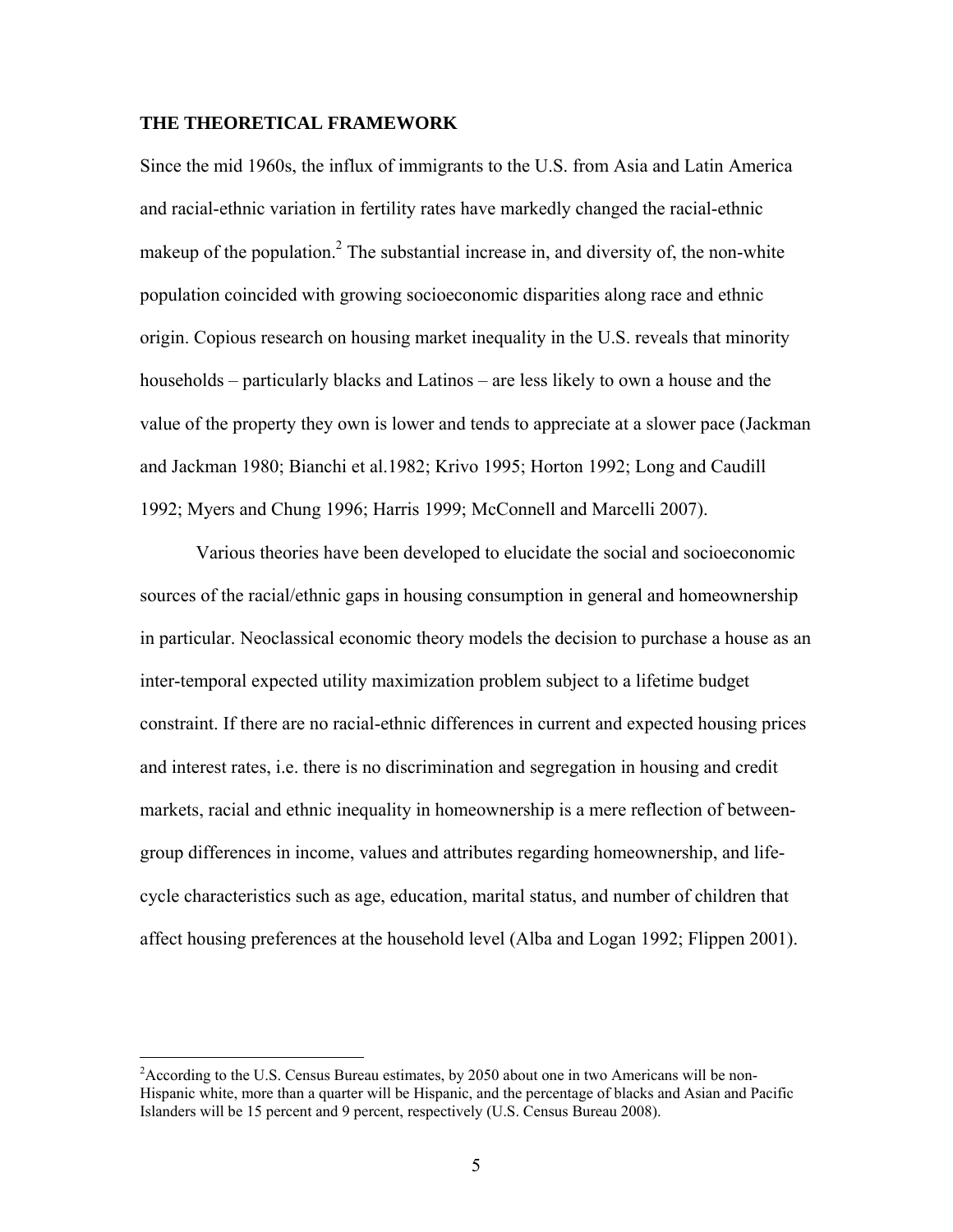Drawing on the neoclassical economic perspective to conceptualize the housing conditions of minority group members, the spatial assimilation model (Massey and Denton 1993; in Flippen 2001) links homeownership with the pace of immigrants' labor market mobility in the host society. This literature posits that, with the passage of time, immigrants, who usually enter at the bottom of their particular occupational ladder, are likely to experience upward mobility and acquire a higher level of income (Portes and Rumbaut 1990: 47; Neidert and Farley 1985), which is then translated into improved residential outcomes. Recent studies, however, show that this straightforward temporal description of housing assimilation is limited, as it tends to ignore differences in "quality" of immigrant cohorts and in the market conditions that immigrant cohorts encounter in the host society. Both the socioeconomic and demographic characteristics of distinct immigrant cohorts─such as years of education, age at migration, and marital status─as well as the opportunity structure they face in the market upon arrival, in terms of access to credit, housing prices, and availability of rental units, have a distinct effect on the rate of advancement into homeownership. Empirical research shows that the absence of immigration cohorts in models predicting homeownership may lead to misleading interpretation of the role that temporal assimilation plays in shaping housing stratification (Myers and Lee 1998; Borjas 2002).

The description of a direct causal effect of labor market mobility on homeownership rate has also been criticized on the ground that race, ethnicity, and immigration characteristics have significant effects on housing inequality, even after racial/ethnic differences in labor market attributes are accounted. Whereas length of residence in the host society is positively correlated with homeownership, the actual rate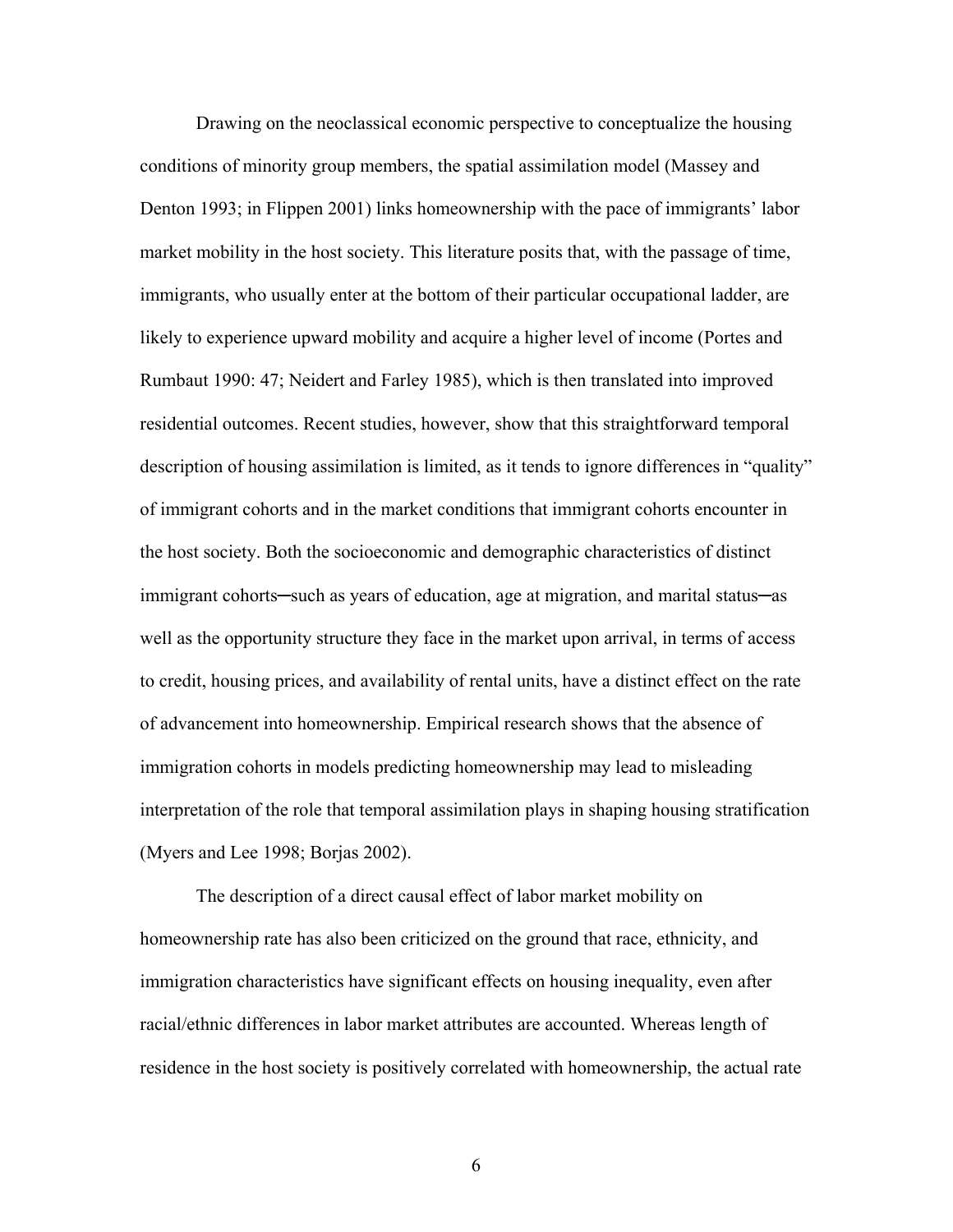of advancement into homeownership varies by racial/ethnic origin and is faster for some immigrant groups than others' (Alba and Logan 1992). Using Public Use Microdata Sample (PUMS) data from 1980 and 1990, Myers and Woo Lee (1998) research on immigrants in Southern California reports that while Asian immigrants achieved high levels of homeownership shortly after arrival, Hispanic immigrants trajectory into homeownership began with very low level but followed by rapid advancement.

Explanations for the differential pace in trajectory into homeownership have been attributed to an array of cultural and structural factors that reiterate the significance of homeownership as an important measure not only of economic assimilation, but also of acculturation and social integration (Constant et al. 2007). Inadequate English language proficiency has been cited as a key barrier that limits access not only to lucrative and rewarding jobs but also to relevant information about housing opportunities, as well as credit and mortgage options<sup>3</sup>:

Obtaining the broad array of information and successfully completing all the business transactions required to obtain larger, reasonably priced, owned housing, may be harder for immigrants and their offspring… poorer ability in English could make it difficult to negotiate the necessary transactions. Also, recent immigrants not have established the credit rating necessary to acquire home loan (Krivo 1995: 601).

Drawing on structural explanations to housing stratification, research has reported that racial and ethnic minorities are more likely than whites to face hurdles in investment opportunities and to encounter institutional discrimination in the credit market and the housing market (Dymski 2006). Consequently, minority households are significantly disadvantaged when trying to convert their labor market remuneration into housing

 $\overline{a}$ 

<sup>&</sup>lt;sup>3</sup>A survey conducted by the National Association of Hispanic Real Estate Professionals (NAHREP) in 2000 cited the lack of information as the leading barrier to Hispanic homeownership. (In Ray et al. 2004).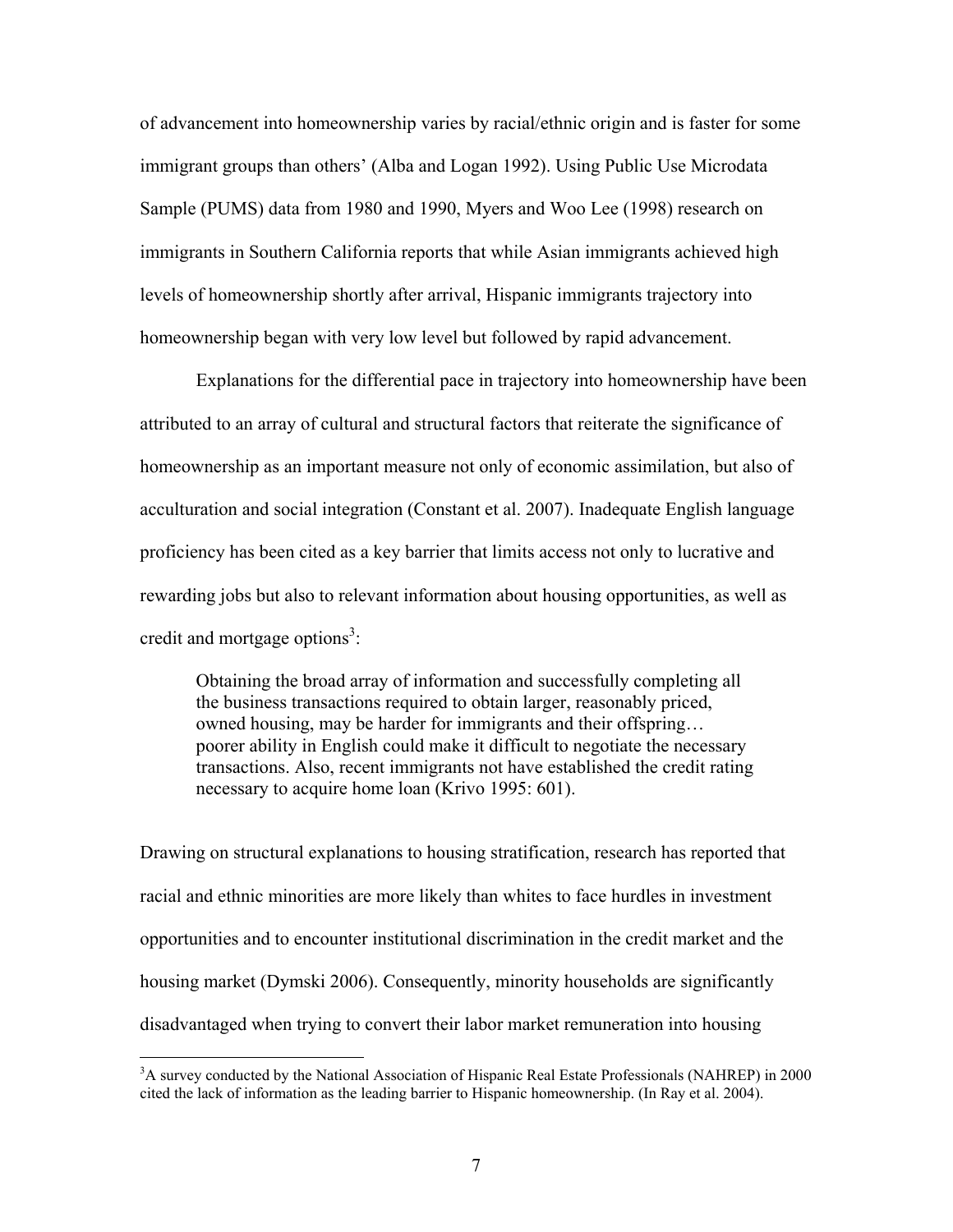assets; relative to whites, minority households pay a higher price for homeownership (King and Mieszkowski 1973; Alba and Logan 1992; Myers 2004). Distinct residential patterns also contribute to differential housing outcomes along immigration and racial/ethnic lines. Because immigrants tend to reside in specific regions and concentrate in large metropolitan areas where employment opportunities are available, but demand for housing is high, they face affordability problems that reduces their likelihood of owning a home (Stegman et al. 2000; Balakrishnan and Wu 1992: Baldassare 1986; Harris 1999).

The combination of racial segregation and prejudice lowers the expected returns to housing investments of minority households because the rates of appreciation in housing prices are considerably lower in minority neighborhoods (Harris 1999; Reid 2004).

Attempts to explain the persistence of residential segregation along racial and ethnic lines draw largely on racial economic inequality, racial prejudice and institutional discrimination, and preference for segregation (Charles 2000). Testing the economicbased hypothesis, previous studies found that minority-white differences in economic resources are good predictors of Latino and Asian residential proximity to whites, but have more limited explanatory power of black-white segregation (Charles 2000). Race/ethnicity-based explanations can be generally divided into two lines of research; while some studies view institutional discrimination and racial prejudice as key determinants of residential segregation along racial lines other studies posit that distinct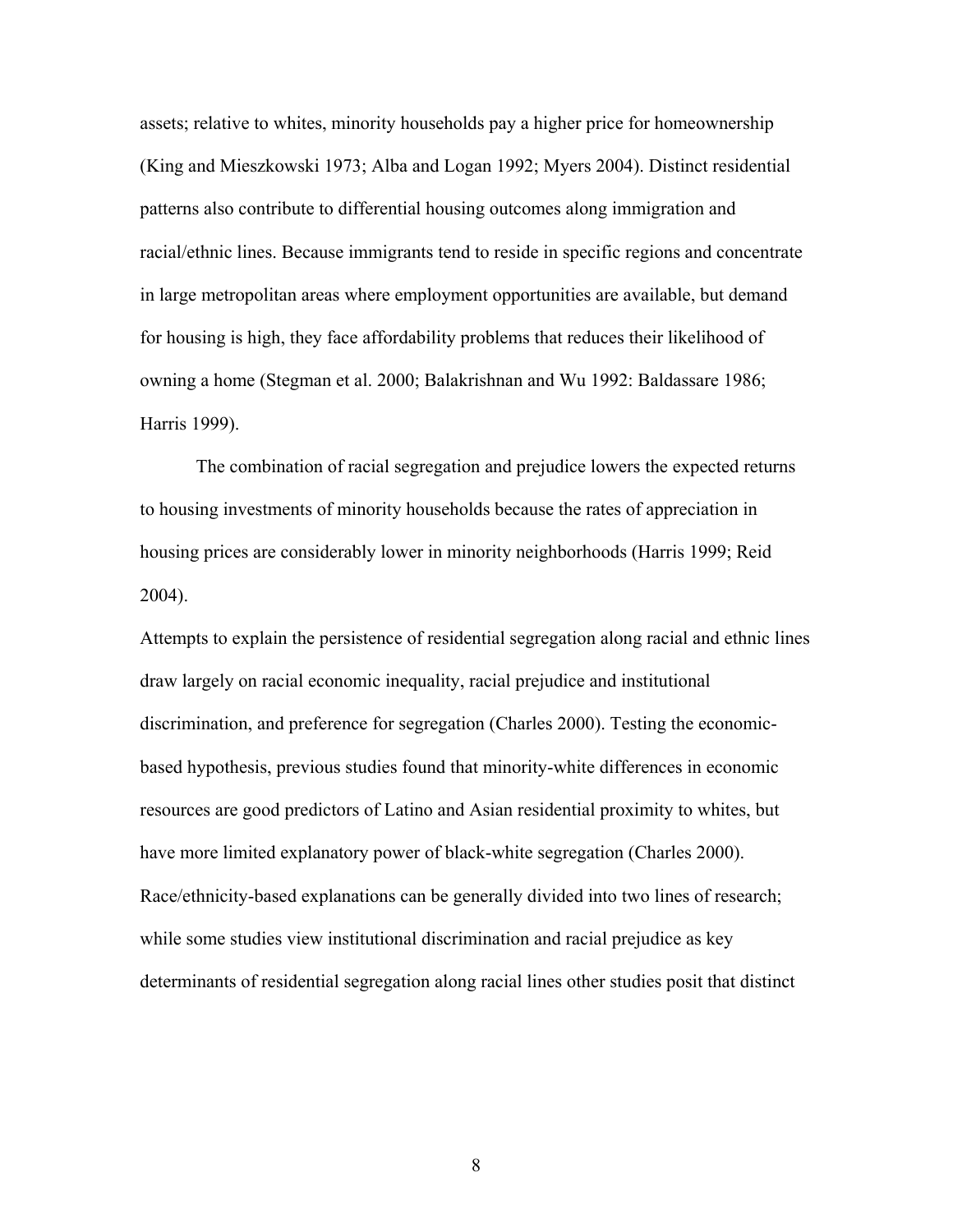racial/ethnic preferences for neighborhood racial composition is key to an understanding of residential segregation (Charles 2000).<sup>4</sup>

While the spatial segregation literature has received much attention in recent years, examination of the link between residential characteristics and homeownership of non-black minority and immigrant households is relatively scarce. Studying the racial/ethnic composition of metropolitan areas in the U.S. Borjas (2002) has recently reported that residence in ethnic enclaves—measured as the number of non-native adults from a particular country as a proportion of the entire adult population in the metropolitan area─has a statistically significant and strong effect on homeownership among members of that country of origin.<sup>5</sup>

The current study utilized data from 2000 and 2006—a period of rising homeownership rates—and extends previous research on housing inequality by studying household-level and spatial determinants of racial and ethnic differences in homeownership. In addition to blacks and whites—the two racial groups whose housing status received more attention in the past—the ethnic coverage includes Asians and Latinos. This paper studies the extent to which immigration characteristics, labor market attainment, and residential patterns shape trajectories to homeownership both between

 $\overline{a}$ 

<sup>&</sup>lt;sup>4</sup>Research on the origin of these preferences, however, is inconclusive and includes such factors as ethnocentric social preferences, white out-group preferences and groups' effort to preserve their relative status advantages (see review in Camille Zubrinsky Charles 2000).

<sup>&</sup>lt;sup>5</sup>Borjas (2002) also discusses the potential problem of endogeneity that emerges from the use of the ethnic makeup of the metropolitan area as a predictor of homeownership; the factors that lead a household to reside in a particular location also lead to specific housing and labor market outcomes. If immigrants have a strong propensity to ownership and, as a result, tend to reside in areas where it is easier to enter the owneroccupied sector, "ethnic enclaves would form in areas that have relatively high homeownership rates, creating spurious positive correlation between any measure of the size of the ethnic enclave and homeownership rates in the immigrants population." While this problem has been difficult to resolve because there are very few instrumental variables that can be used to identify the relevant parameters, a comparative analysis of immigrants and refugees that aimed to test the presence of endogeneity in the study do not support the hypothesis that the positive correlation between ethnic clustering and homeownership rates can be attributed solely to endogeneity bias (Borjas 2002, pp. 473-474).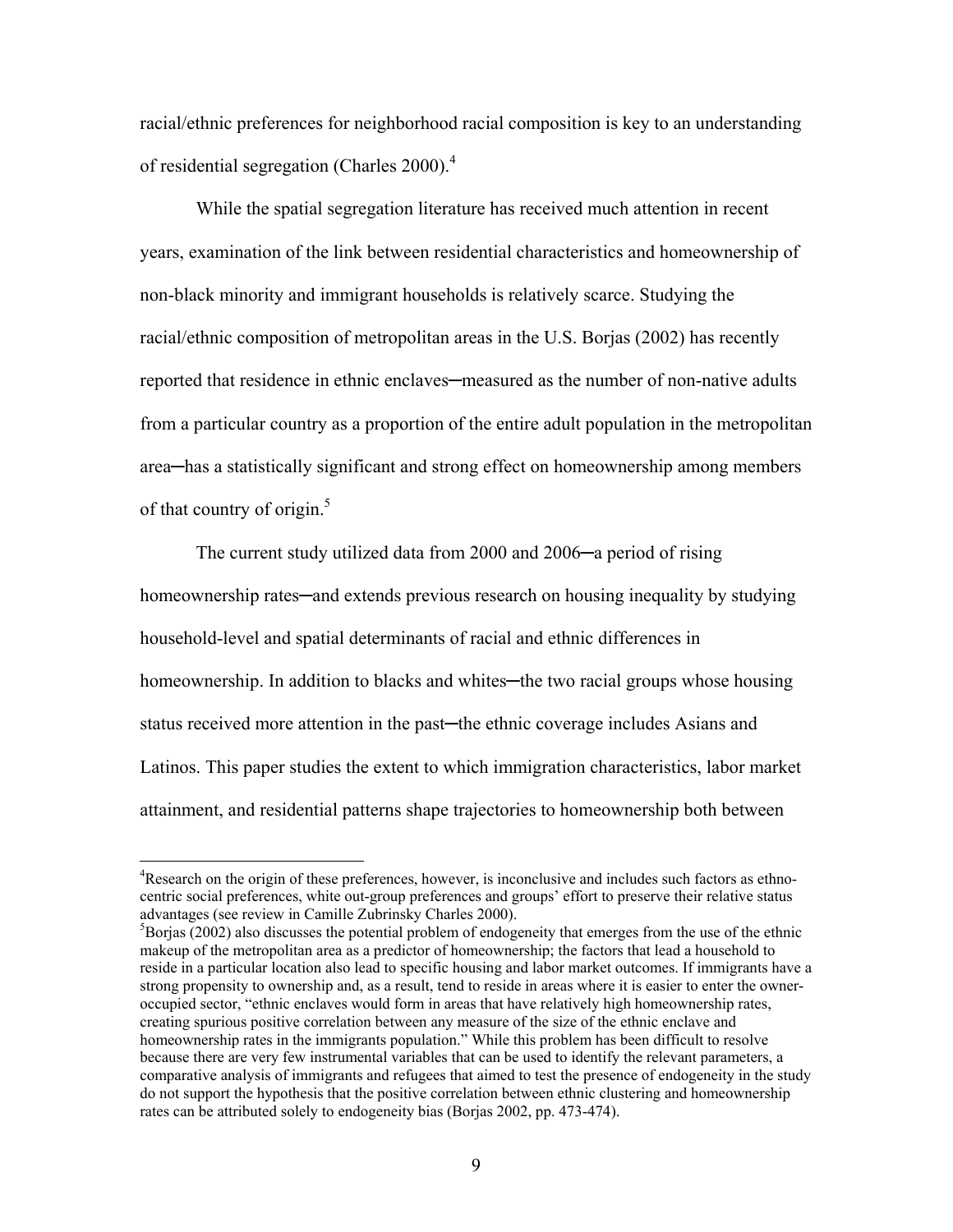and within racial/ethnic groups. By using decomposition methods, we are also able to assess the extent to which racial/ethnic variation in both composition of, and returns to, various demographic and socioeconomic characteristics, shape the white-minority gaps in homeownership.

### **DATA AND VARIABLES**

 $\overline{a}$ 

The data come from a merged file from the 2000 Census and the 2006 American Community Survey  $(ACS)$ . <sup>6</sup> The two datasets include identical variables and both have data on the Public Use Microdata Area (PUMA) where the housing unit is located. The PUMA is the lowest level of geographic identifier in these datasets and it generally follows the boundaries of county groups, single counties, or census-defined "places." PUMAs consist of a minimum of 100,000 residents and do not cross state lines. Both datasets have the same PUMA boundaries, a feature that enables us to merge the two files and create spatial variables at the PUMA level. In accordance with the conceptual framework and research questions that guide this study, four sets of variables are key to the analysis. *The race/ethnic variables* include five categories that describe the racial and ethnic origin of the head of household; non-Hispanic white, non-Hispanic black, Asian, Mexican and Other Hispanic. *The life-cycle and socioeconomic variables* include the individual-level (head of household) characteristics age, age cohort, years of education, Socioeconomic Index (SEI) that measures the occupational status, employment status, marital status, and household characteristics that include number of children, and household income. Following Myers and Lee (1998) and Borjas ( 2002) we use several variables that capture the various complex ways by which the *immigration attributes*

<sup>&</sup>lt;sup>6</sup>Due to the large sample size, we randomly sampled 20% of the 2000 IPUMS cases.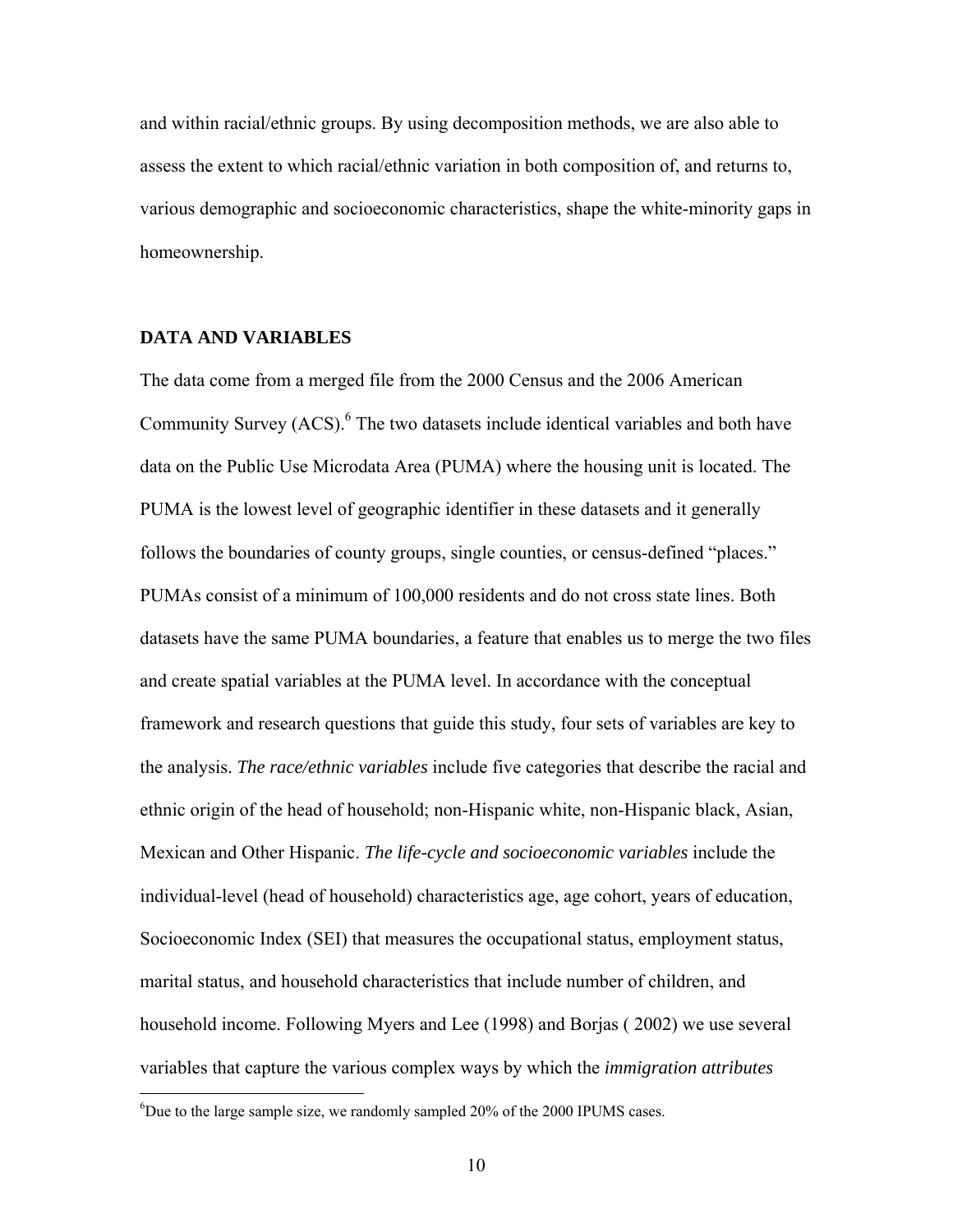influence a household's ability and desire to purchase a house. The variable "years since migration" measures the duration effect. Dummy variables for immigrant cohorts measure the differences in the "quality" of cohorts and socio-economic circumstances peculiar to each cohort. Age at migration captures the different assimilation processes faced by immigrants who arrive at different points of their lifecycle. The dummy variable for linguistic isolation captures the unique assimilation problems faced by immigrants with little or no English language skills. *The spatial indicators* include PUMA-level variables that measure (1) the number of non-Hispanic white adults (18-64 years) as a percentage of the total adult population in the PUMA, the proportion of recent immigrants (defined as percentage of adults that reside in the U.S. for 20 years or less), and the mean household income in the PUMA. These variable are chosen to capture the racial, immigrant, and economic environment of the household's location. The variables region and metropolitan area are used primarily as control variables.<sup>7</sup>

### **FINDINGS**

 $\overline{a}$ 

Table 1 reports the mean values of the socioeconomic and demographic variables for the five racial and ethnic groups. The homeownership rate of the white population far exceeds the levels reported for non-whites; while 70% of non-Hispanic white households are homeowners, the comparable rate for Asian households is 55% and among other groups, the rates are lower than 50%. The socioeconomic and demographic

<sup>&</sup>lt;sup>7</sup>We acknowledge that PUMAs are not the ideal spatial unit to describe racial segregation in housing markets. In small cities and rural areas, a PUMA may cover an entire county whereas racial and ethnic segregation may occur at the much smaller census tract or block group level (see Myers 2004). However, we proceed to use PUMAs as the unit of "neighborhoods" because it is the smallest geographical unit available in the census micro data while acknowledging the obvious problems associated with interpreting our results outside of large cities. The use of PUMA is an improvement over most other studies of homeownership at the national level that use metropolitan areas to define residential areas (Borjas 2002).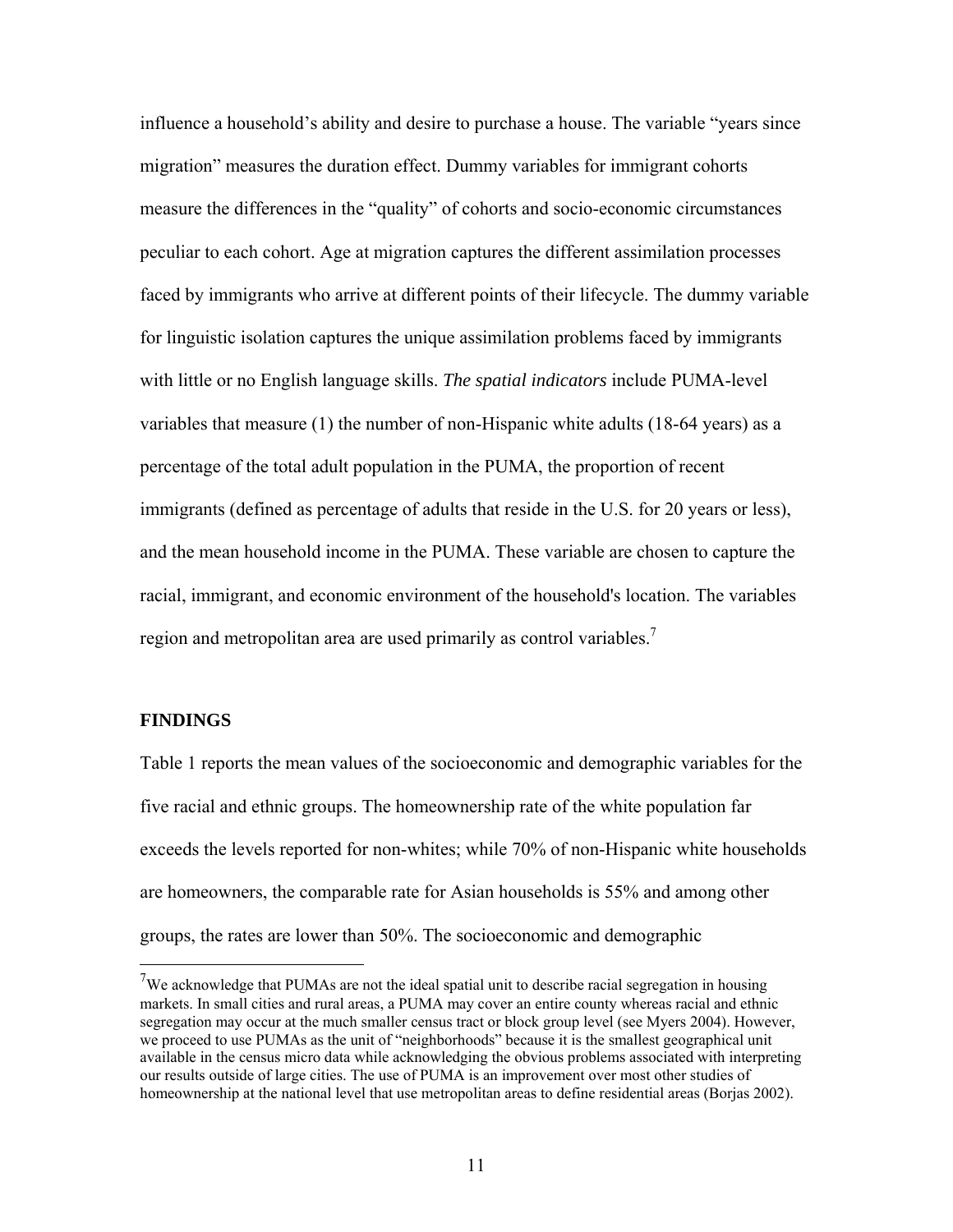characteristics vary considerably by racial and ethnic origin. Data on marital status, a variable that is strongly associated with homeownership, reveal that while two thirds of Asians and almost 60% of white householders are married, about one third of the black householders are married and 43.6% of the black householders are female. Levels of education and occupational status are particularly high among Asians, followed by whites. While the majority of Mexican and black householders are employed (74.6% and 69.4%, respectively), the two groups report the lowest levels of average annual household income (\$46,618 and \$42,865, respectively). Asian households report the highest average annual income in the population (\$77,956), followed by whites (\$70,215), even though only 15% of the Asian householders are native-born, and about 20% are newcomers who arrived after 1995. The immigration makeup of the PUMAs, reveal that in contrast to Asian, Mexican, and other-Hispanic households, whites and blacks reside in PUMAs that have a relatively small number of recent immigrants. White households tend to reside in PUMAs whose residents are predominantly (80%) whites whereas the typical Asian household lives in areas with 59% white residents, and the average black and Latino households live in areas with about 50% white residents. Asians and whites are more likely than other groups to reside in PUMAs with a high average household income.

#### **MULTIVARIATE ANALYSIS: POOLED SAMPLE**

Our goal in this paper is to determine the sources of the persistent racial/ethnic inequality in homeownership. Drawing on the mentioned-above review of the literature, we contend that much of the gap can be explained by differences across the racial and ethnic groups in four broad dimensions: (1) demographic factors (2) socio-economic attributes (3)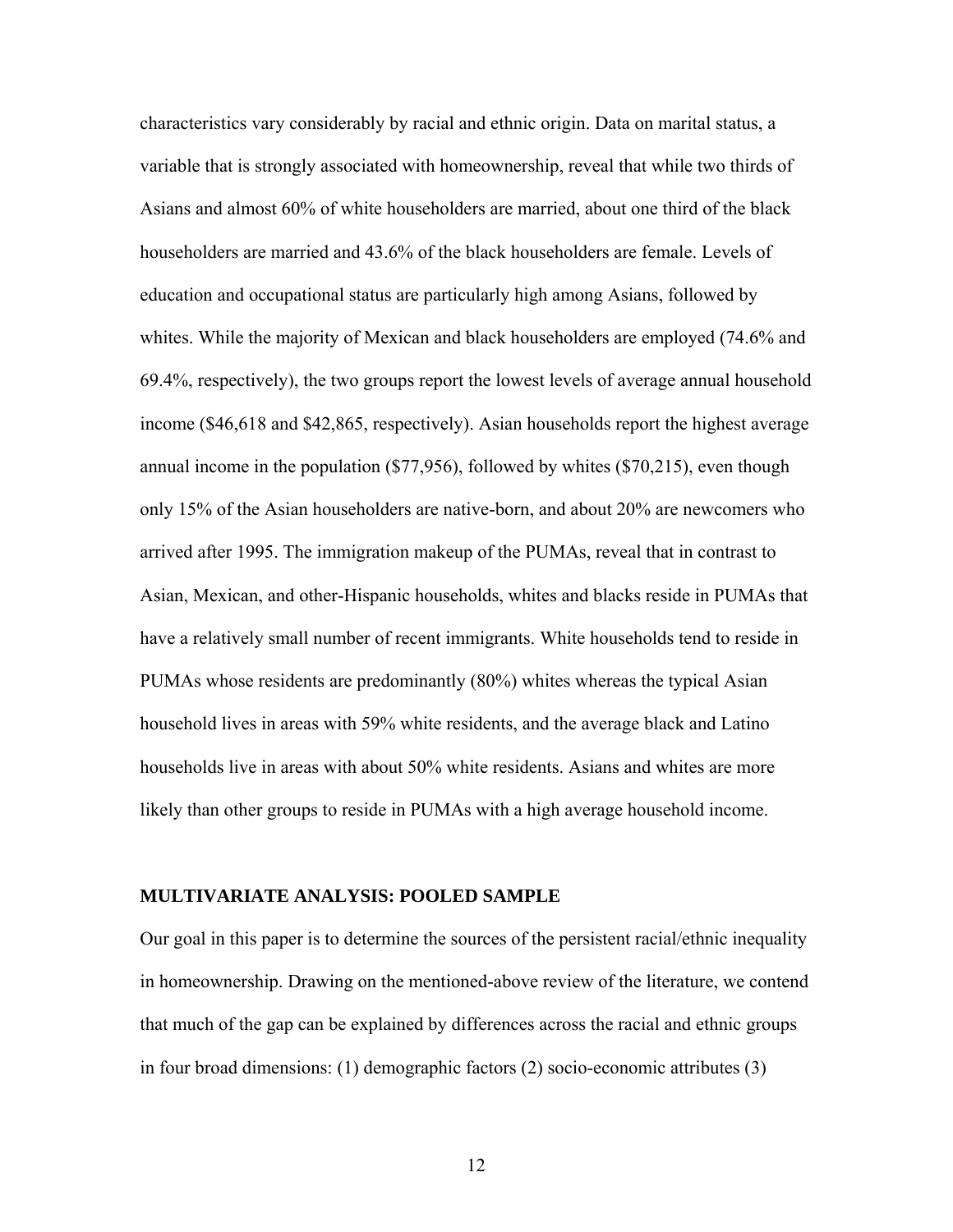immigrant experience and (4) locational characteristics. We begin the analysis with a set of logistic regressions for the pooled sample to identify racial-ethnic differences controlling for these four sets of variables. Our baseline model (Table 2, Column 1) includes controls for demographic, education, and socio-economic variables.<sup>8</sup> Here, we find that in comparison to the homeownership gap reported in Table 1, the white-minority gap for non-Hispanic blacks and other Hispanics falls by a third from about 30% to 19.5% and the gap is more than halved for Mexicans. These results indicate that because blacks, Mexicans, and other Hispanics, face distinct demographic, economic, and educational disadvantages in the housing market they may be less able to afford a home. Because these minority groups are younger on average and, in the case of blacks, less likely to be married, the life-cycle situation may also contribute to a lower demand for owned housing. The case of Asian households is quite different; the white-Asian homeownership remains almost intact (it increases slightly from 15.4% to 17.1%) when the socioeconomic and demographic controls are introduced. This finding suggests that the white-Asian variation in demographic, economic, and educational background plays only a marginal role in explaining the relatively low homeownership rate of Asians.

In the next model (Table 2, Column 2) a set of control variables that determine the impact of immigration on home ownership were introduced. We find that there is a small duration effect of about 1% for every two and half years an immigrant head of household lives in the U.S. Age at migration also has a small positive effect that is diminishing (curvilinear). Not surprisingly, household linguistic isolation has a negative effect, reducing the likelihood of homeownership by about 7 percentage points. Recent

<sup>&</sup>lt;sup>8</sup>All our regressions include a dummy variable for the survey year and a set of interactive dummy variables for region and metropolitan status. All estimates are weighted by the household sampling weight.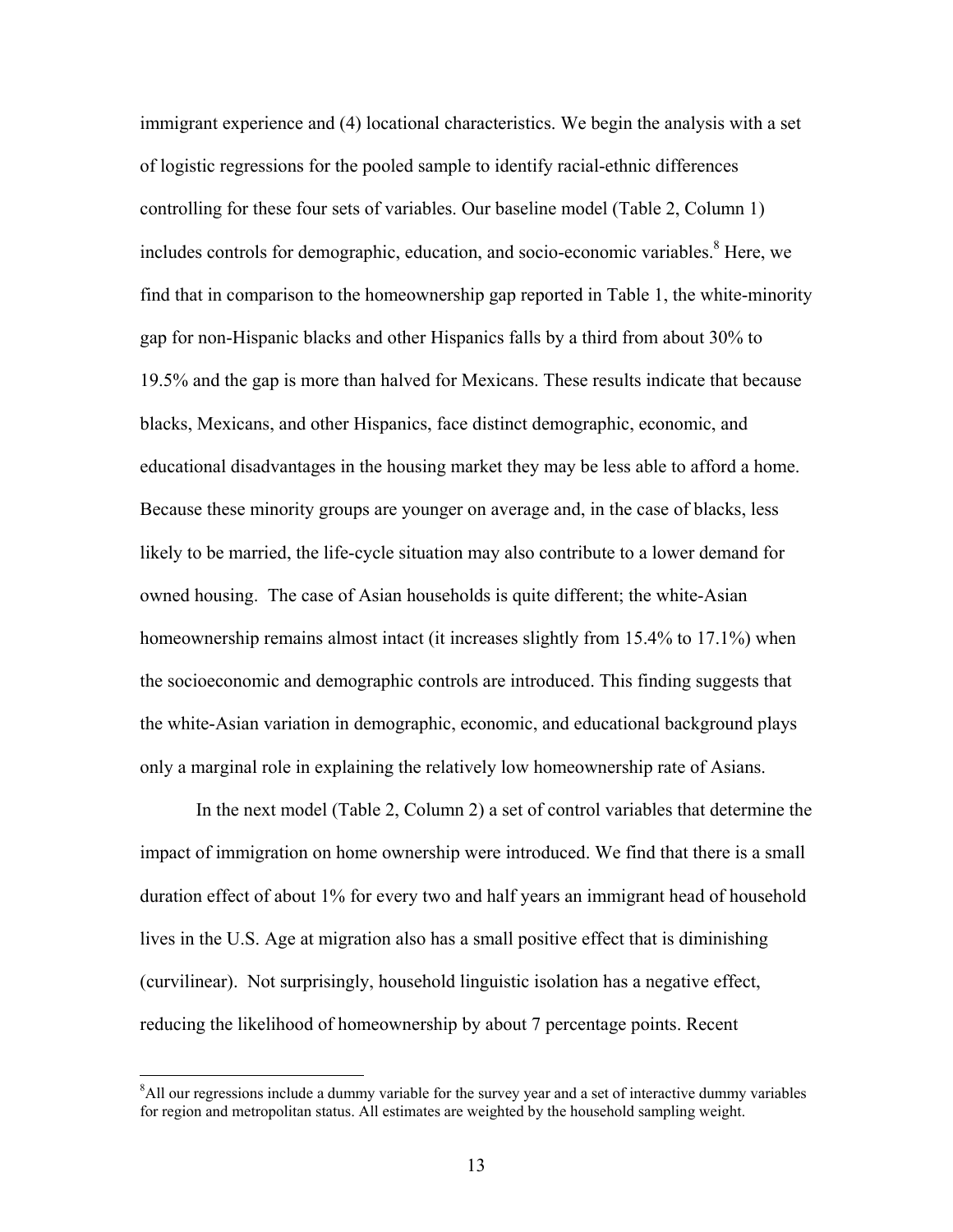immigrants (those arrived in 1996-2005) are less likely than native-born and early comers, to own a home. While these coefficients of the immigration variables tell us how the immigrant experience influences home ownership rates independently of the racial and ethnic impacts, we are most interested in finding out how the race and ethnicity effects on home ownership are mediated by immigration characteristics. We examine this by looking at how the race-ethnicity coefficients change when we add the immigration variables.<sup>9</sup> Because we don't allow the impact of immigration on homeownership to differ systematically across race-ethnic groups, the extent to which the coefficient of one race-ethnic dummy variable changes relative to the coefficient of another race-ethnic dummy variable depends entirely on the differences in the immigrant proportions and characteristics across racial and ethnic groups.<sup>10</sup> When we add the immigration controls, all race-ethnicity coefficients decrease. This decrease is negligible for non-Hispanic blacks because only a tiny fraction of this group are foreign born. At the other extreme, the homeownership gap between Asians and whites almost entirely disappears when the immigration controls are added. The racial experience of Asians is intimately tied to their immigrant experience because a large percentage of Asians are immigrants and the differences between Asians and whites in all but the immigration dimension are fairly small. For Mexicans, the homeownership gap is halved to about 5%, whereas the reduction in the gap is less pronounced for "other Hispanics." These results confirm our expectation that both race and immigration influence homeownership. The extent to

 $\overline{a}$ 

 $9^9$ A change in the magnitude of the racial-ethnic coefficients is the product of two independent factors: (1) the impact of immigration on homeownership controlling for race-ethnicity, socio-economic, education and demographic variables, and (2) the impact of race-ethnicity on immigration controlling for socio-economic, education, and demographic variables. It is important to note that these two effects are assumed independent in this analysis.

<sup>&</sup>lt;sup>10</sup>In the next section, we estimate a less restrictive model with interaction terms that attempt to capture how the immigrant experiences in home ownership vary by racial and ethnic origin.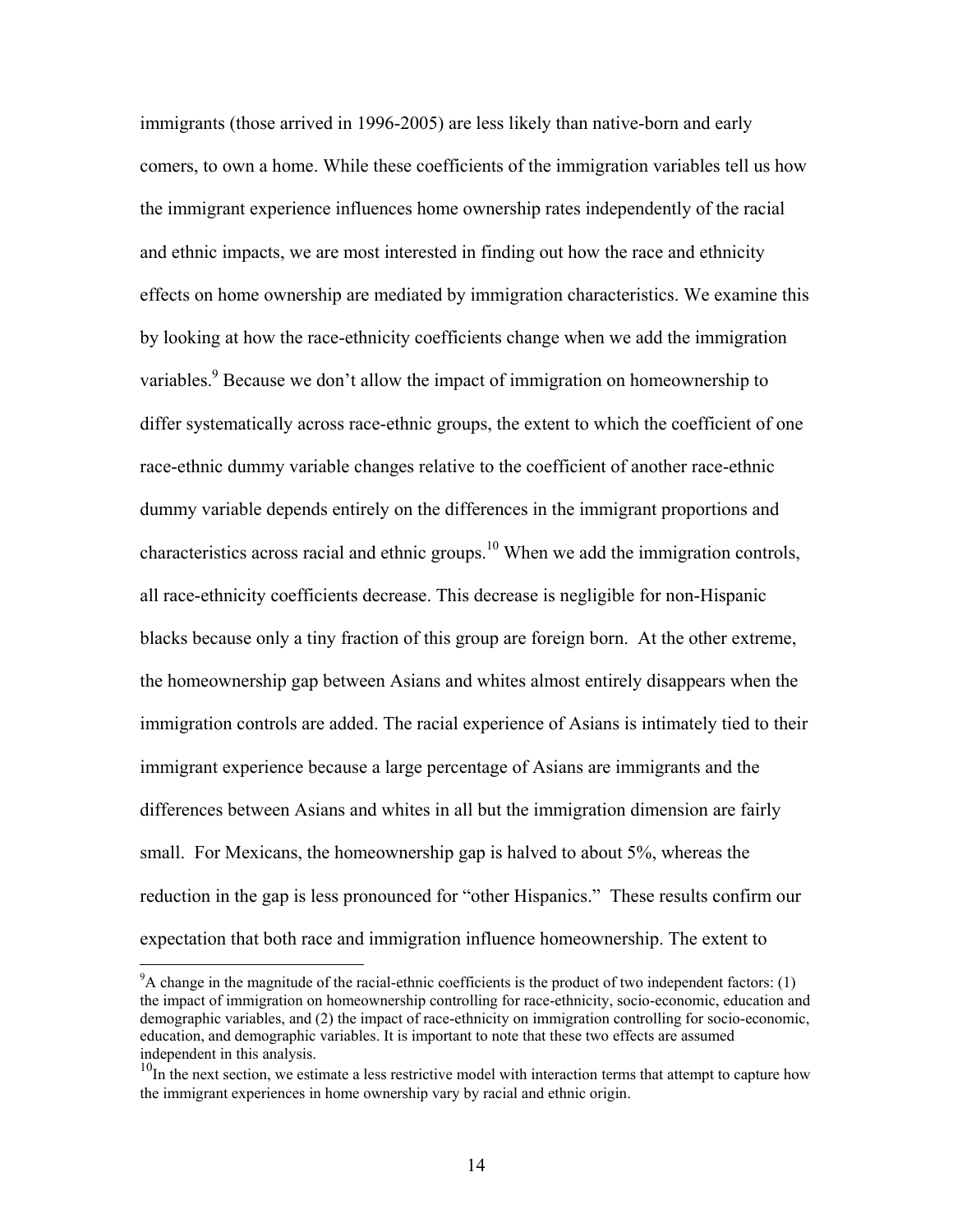which immigration explains white-minority gaps in homeownership is largest for Asians, followed by Mexicans, other Hispanics and blacks.

In our next models (Table 2, Columns 3 and 4), we examine whether the racialethnic differences in home ownership can be explained by the fact that the spatial characteristics of the various groups differ. As noted above, there is a large literature (Borjas 2002; Myers 2004; Saiz and Wachter 2006; Charles 2000) that attempts to establish whether the spatial variation in the distribution of minorities and immigrants is attributable to prejudice or negative preferences (preference of whites to live apart from minorities), positive preferences (preference of each group to live close to others of the same group) or the economic advantages of enclaves (access to credit and housing markets, employment, etc.). Our goal here is not to reexamine the causes of spatial characteristics, but to ascertain the extent to which racial and ethnic gaps in homeownership are explained by these characteristics. We do this by adding control variables at the PUMA level that capture the racial, immigrant, and economic characteristics of the PUMAs.<sup>11</sup> As expected, we find that PUMAs with a large percentage of recent immigrants have lower homeownership rates. We also find that low income PUMAs have lower homeownership rates. Surprisingly, we find that when controlling for income and recency of immigration at the PUMA level, the percentage of non-Hispanic whites in the PUMA has a negative effect on homeownership. We don't have a sensible explanation for this result. We do find, however, that racial-ethnic gaps decrease when the PUMA controls are added, although by a much smaller magnitude

 $\overline{a}$ 

 $11$ In a subsequent study, we plan to estimate a regression with PUMA fixed effects as a more general way of controlling for PUMA effects that are both observed and unobserved by focusing exclusively on within PUMA variation in homeownership. The advantage of the present specification is the ability to obtain estimates for the different PUMA level variables.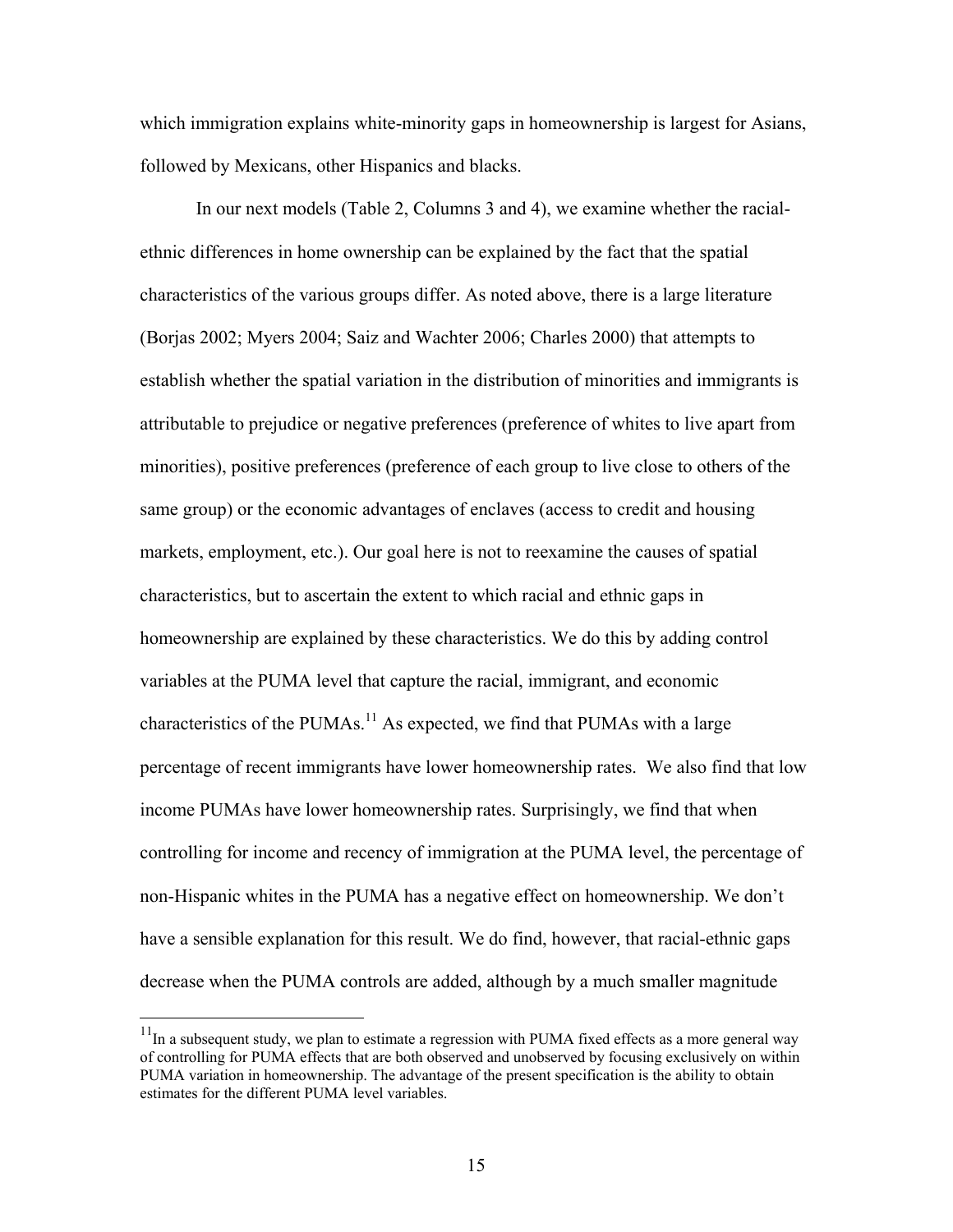than when the immigration controls were added. We would expect that the addition of the PUMA level controls to the baseline model (Column 3) will reduce the homeownership gap by the largest amount for racial-ethnic groups that tend to be confined in immigrant enclaves. The reduction is again negligible for non-Hispanic blacks. The gap reduces from 17.1% to 12.3% for Asians, from 11.5% to 6.5% for Mexicans, and from 19.7% to 11.6% for other Hispanics. When both immigrant and PUMA controls are added (Table 2, column 4), almost the entire homeownership gap of Asians and Mexicans is eliminated and for other Hispanic, the remaining gap is 8%. For non-Hispanic blacks, on the other hand, neither the immigration nor spatial variables explain a substantial fraction of the homeownership gap; the white-black gap remains 18%.

### **MODEL WITH RACE-ETHNIC INTERACTIONS**

Our first set of estimates is limited by the assumption that race-ethnicity and other factors influence homeownership independently. We realize, however, that the immigrant assimilation process, for example, may be quite different for different racial-ethnic groups. If black immigrants find it much harder to purchase a house than Asian immigrants due to statistical discrimination in the housing market, the duration effect would be smaller for blacks than for Asians. To capture the racial-ethnic differences in the impact that socioeconomic, immigration, and PUMA-level characteristics have on homeownership, we use a more general specification with all possible interactions. Practically speaking, this amounts to estimating a separate logit equation for each raceethnic group. The findings are reported in Table 3.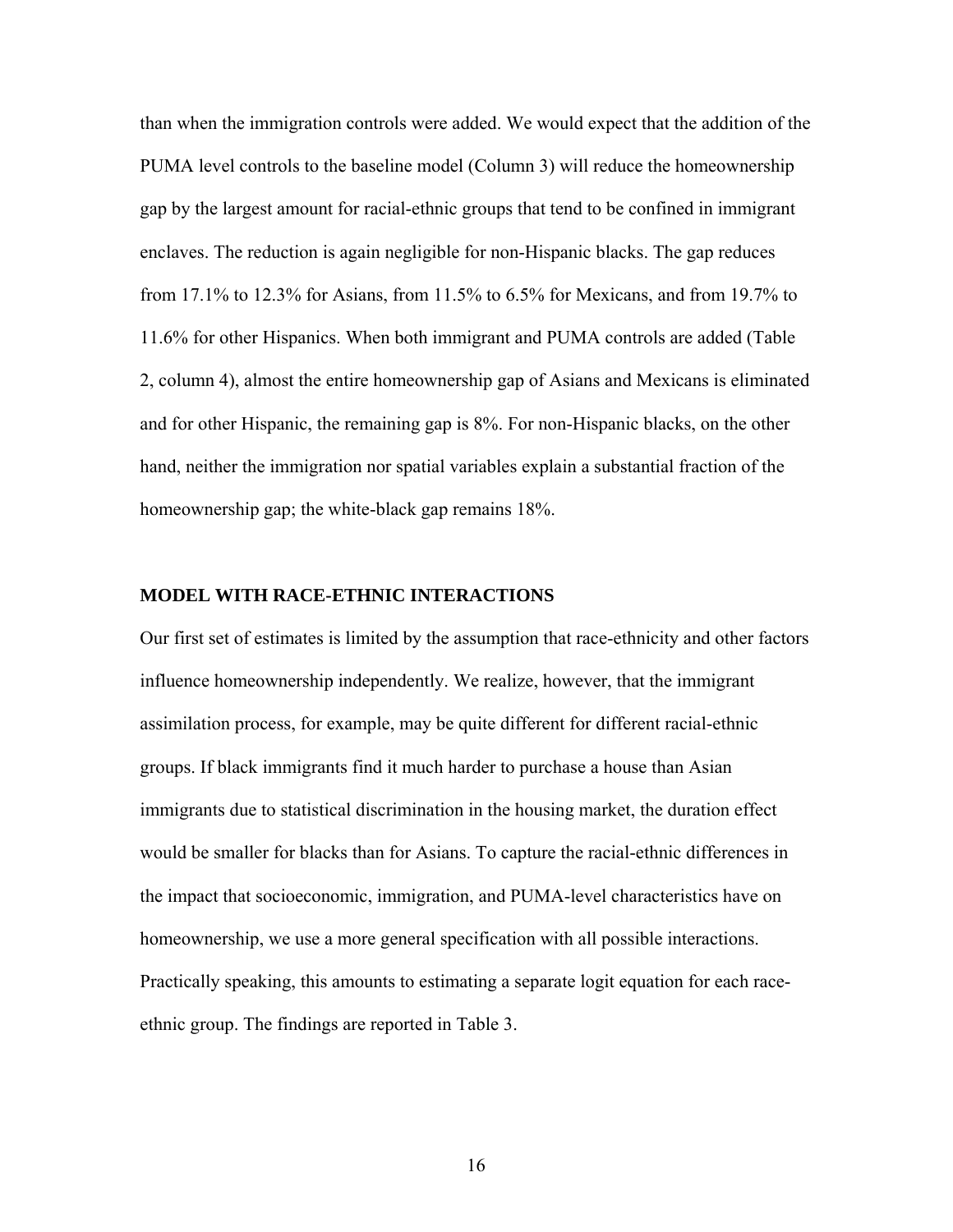Our results suggest some important racial-ethnic differences in how the explanatory factors influence homeownership. It appears that the assimilation process is quite rapid for Asians and very difficult for other Hispanics; the duration effect (years since migration) is strongest for Asians, followed by blacks, Mexican and whites and is non-existent for other Hispanics. Relative to native-born households of the same racial/ethnic origin, white immigrants who arrived recently (1996-2005) have a particularly strong disadvantage, whereas the differences between native-born and foreign-born households among the Mexican population and the "other Hispanic" population are insignificant. The linguistic isolation effect, however, is strongest among Mexicans and other Hispanics, followed by whites. Blacks and Asians do not have significant linguistic isolation effects; the result for Asians is particularly interesting and may indicate the presence of extended families and other network and enclave effects that compensate for the linguistic disadvantage in finding access to the housing market. The household income effect is strongest for Asians, suggesting their ability to overcome racial-ethnic disadvantages via economic mobility. With the exception of the white model, the percentage of non-Hispanic whites in the PUMA is negatively associated with homeownership; as the percent of whites increases the likelihood of minority ownership decreases. The racial and immigrant composition effect (at the PUMA level) is strongest for Mexicans; both the percent of whites and the percent of recent immigrants in the PUMA have particularly strong negative effects on the likelihood of ownership among Mexicans.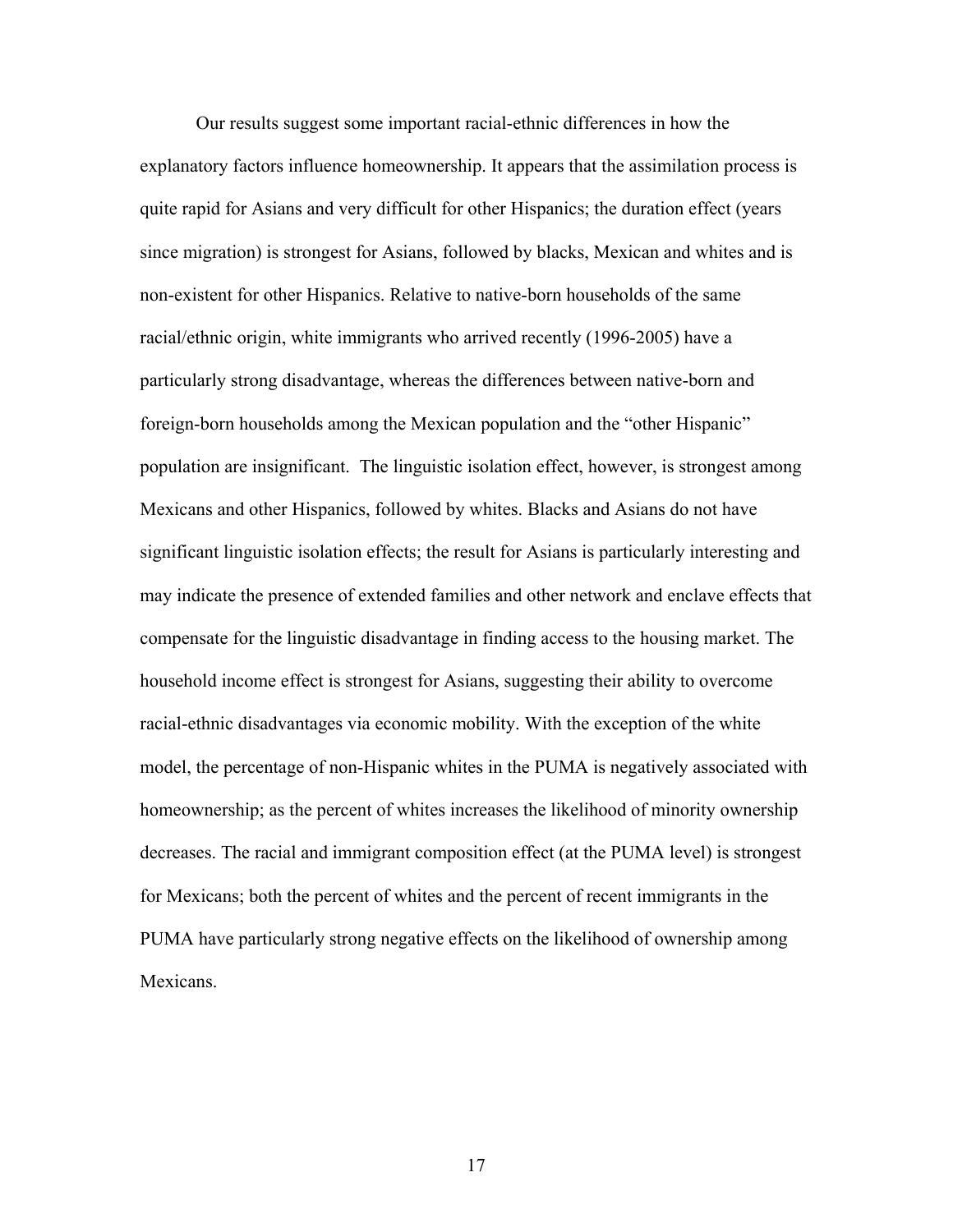#### **BLINDER-OAXACA-FAIRLIE DECOMPOSITION**

We use the full interactions model to calculate the portion of the race-ethnic gap in home ownership that is explained by the race-ethnic differences in the mean observed characteristics. Because our dependent variable is dichotomous and the regression model is non-linear, we adopt Fairlie's  $(1999)$  extension of the Blinder-Oaxaca decomposition.<sup>12</sup> The literature on the Blinder-Oaxaca decomposition has grappled with the choice of appropriate coefficients for the construction of the explained part. In the context of our example, we could use the white coefficients (as shown above) or the minority coefficients to construct the explained part. In the first (second) method, the explained part is the difference in home ownership rates if both groups shared the coefficients of the advantaged (disadvantaged) group, but had their own means. In the context of our research question, the first approach is more appropriate because it allows us to estimate how much the home ownership gap will narrow if minority groups had the similar marginal "returns" in the housing market as the majority (white) group.

$$
P^{W} - P^{M} = \left[ \sum_{i=1}^{N^{W}} \frac{F(X_{i}^{W} \hat{\beta}^{W})}{N^{W}} - \sum_{i=1}^{N^{M}} \frac{F(X_{i}^{M} \hat{\beta}^{W})}{N^{M}} \right] - \left[ \sum_{i=1}^{N^{W}} \frac{F(X_{i}^{M} \hat{\beta}^{W})}{N^{W}} - \sum_{i=1}^{N^{M}} \frac{F(X_{i}^{M} \hat{\beta}^{M})}{N^{M}} \right]
$$

 $\overline{a}$ 

where  $F(X_i \hat{\beta})$  is the logistic function, X is a row vector of independent variables and  $\hat{\beta}$  is the corresponding vector of parameter estimates.

<sup>&</sup>lt;sup>12</sup>Here the difference in the mean home ownership rate  $P$  between the two groups, white(W) and minority (M) are decomposed as follows;

The first term represents the part of the racial gap that is explained by group differences in the independent variables. The remainder is the unexplained part, or the part of the home ownership differences that are attributable to coefficient (or process) differences and group differences in unmeasured or unobserved variables (i.e. intercepts). The decomposition of the explained and unexplained parts can be carried out easily by running the logistic regression and computing the relevant predicted probabilities using the cumulative logistic distribution function (F).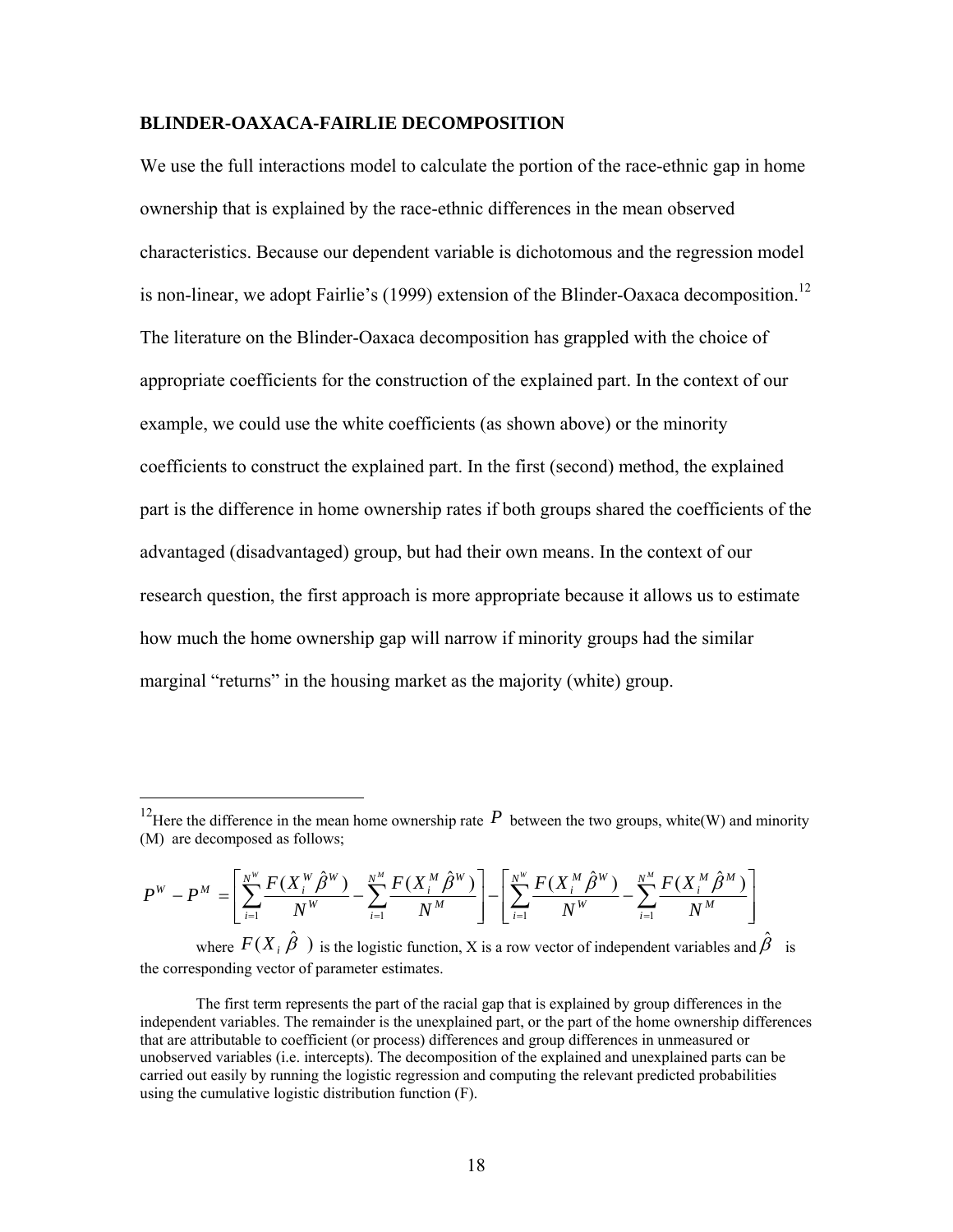#### **INDIVIDUAL COMPONENTS OF THE EXPLAINED DIFFERENCES**

The calculation of the contribution of individual variables to the group differences in home ownership is somewhat complicated in a nonlinear regression model such as logistic regression. If we have two groups of equal size N, the contribution of variables  $X_1$  to the group difference in home ownership can be expressed as

$$
\frac{1}{N} \sum_{i=1}^{N} \Big[ F(\hat{\beta}_0 + X_1^{\text{W}} \hat{\beta}_1^{\text{W}} + X_2^{\text{W}} \hat{\beta}_2^{\text{W}}) - F(\hat{\beta}_0 + X_1^{\text{M}} \hat{\beta}_1^{\text{W}} + X_2^{\text{W}} \hat{\beta}_2^{\text{W}}) \Big]
$$

In a linear regression, this expression reduces to  $\beta_1^W (\overline{X}_1^W - \overline{X}_1^M)$  and the estimation of the partial contributions can be constructed using the group means of the relevant X variable independently of other X variables. In the logistic case, however, we need to keep the values of all other X variables the same, and increase the value of the relevant variable by a unit to compute the marginal contribution to the group difference. The computation of pair-wise differences in the predicted values is further complicated by the fact that the two groups are typically not of equal size. Fairlie (2005) proposes a method where we draw a random sample of the larger group of the same size as the smaller group, rank order the two subsamples by their predicted probabilities, observations are paired by ranks and the differences calculated using the above expression. To avoid sampling issues associated with drawing a random paired sample of equal size, he proposes the estimation of the differences using a large number of random subsamples and taking the means of the estimated contributions. We follow this approach using the STATA code written by Fairlie. The detailed results from the Blinder-Oaxaca-Fairlie decomposition analysis are presented in appendix A.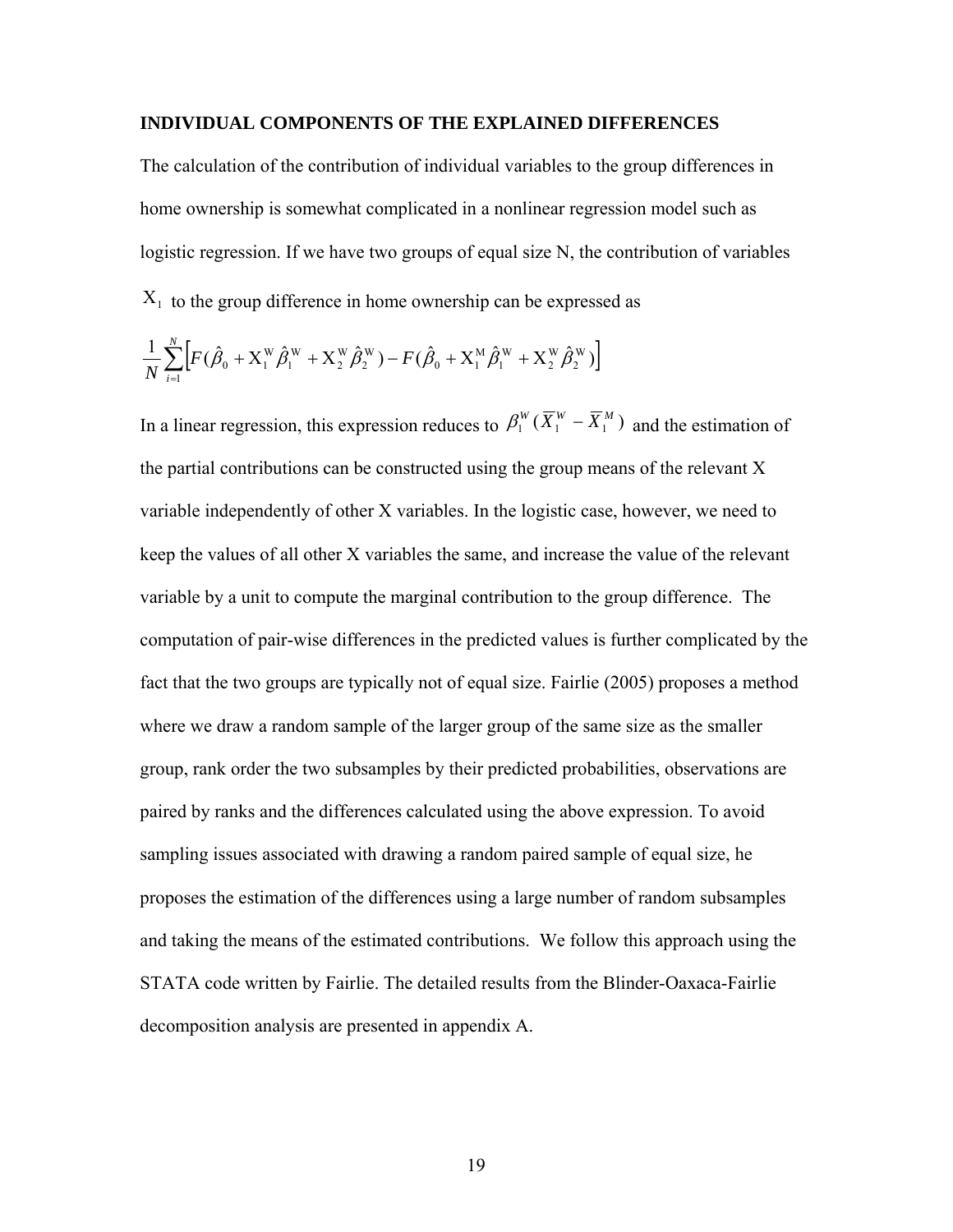Table 4 reports the results of the decomposition analysis. For Asians, Mexicans and other Hispanics, mean differences in the observed characteristics explain as much as 83-94% of the homeownership gap. If these minority groups had the same socioeconomic, education, demographic, immigrant, and spatial characteristics as whites, their homeownership rates would be only marginally lower than that of whites. For non-Hispanic blacks, however, as much as 40% of the homeownership gap remains unexplained. Table 4 and Figure 1 present the decomposition in terms of the five broad factors that were introduced at the outset. The results are quite striking and confirm our previous findings. For Asians, there are no socioeconomic, demographic, or education disadvantages; in fact, there is a slight advantage. Most of the white-Asian homeownership gap is explained by immigration and to a lesser extent, spatial characteristics. For the two Hispanic populations (Mexicans and other Hispanics), the story is quite similar and mixed; all factors seem to be at play here. While the proportional impact of immigration is markedly smaller for these groups than for Asians, the role of immigration and spatial characteristics cannot be overlooked when studying the white-Hispanic homeownership gaps.

The outcomes for non-Hispanic blacks differ in several important ways (1) as mentioned earlier, only about 60% of the gap is explained by the four factors (2) immigration and education variables play a minimal role in homeownership differences (3) spatial variables are influential but to a lesser degree than for other minorities (4) the economic disadvantages of blacks are transmitted to housing market disadvantage to a larger degree than for any other group except Mexicans (5) demographic variables constitute almost 30% of the explained portion of the black-white homeownership gap.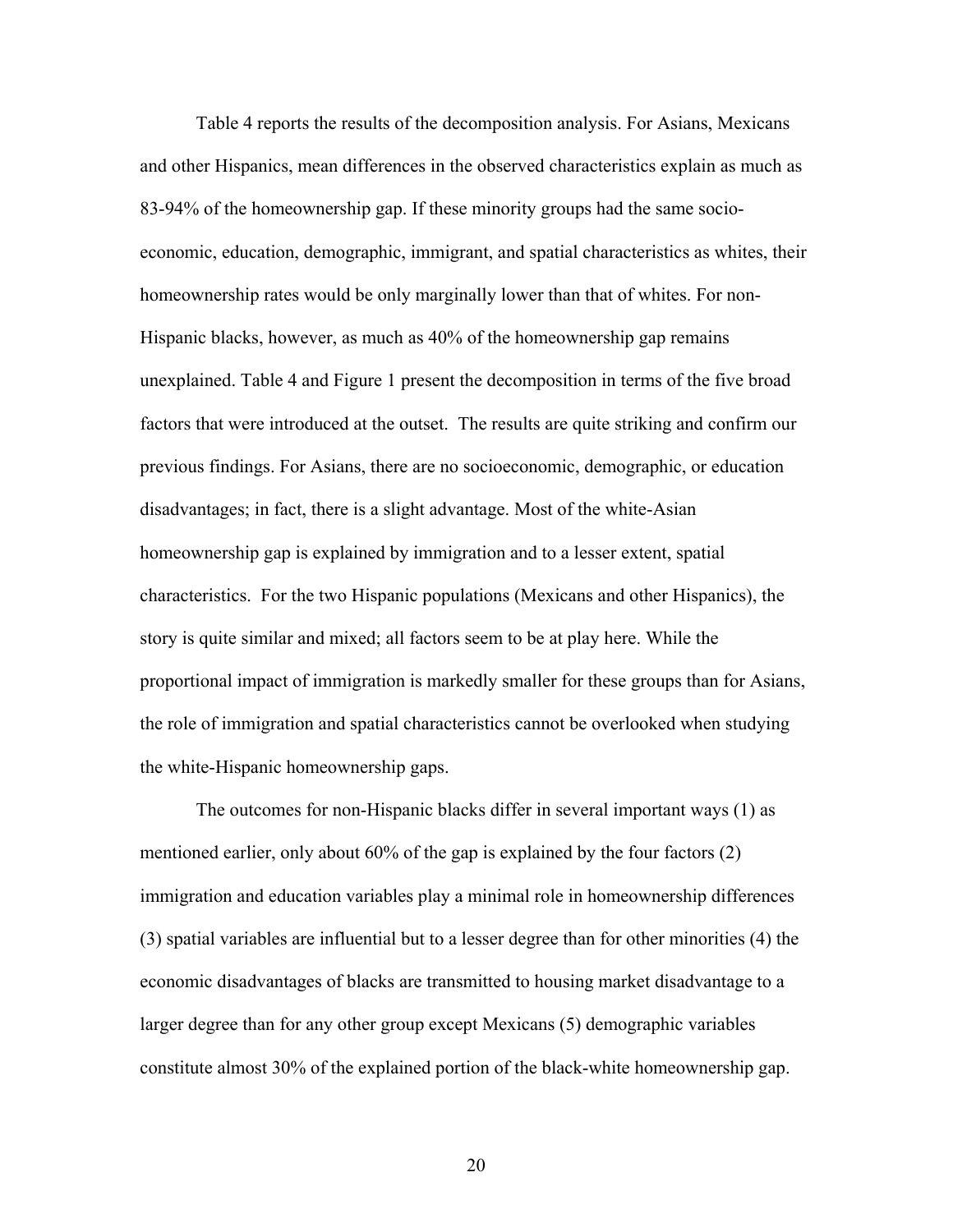Blacks are most strikingly different from the other minority households in two demographic aspects that have a direct and strong impact on the demand for housing, marriage and gender. As many as 35% of black household heads have never married, and more than 55% of black households are headed by a female. These numbers stand out in relation not only to the minorities but also to whites. Compared to Mexicans and Hispanics, the fertility rates are also lower for blacks. It is not surprising that marriage, children and the presence of a male household head offer obvious incentives for homeownership, and non-Hispanic blacks have a unique set of demographic characteristics that make homeownership less desirable or affordable.

#### **DISCUSSION AND CONCLUSIONS**

In the literature on race and ethnic inequality, homeownership is viewed both as a key measure of economic well-being and wealth, and as a significant indicator of social assimilation and attachment to the community. The current study utilized recent data from two national surveys to study the demographic, economic, and spatial determinants of inequality in homeownership in the years 2000-2006. Findings from the multivariate analysis showed that, as an explanation of racial and ethnic inequality, the neoclassical economic theory is not sufficient; even after controlling for household income, occupational status, education, marital status, age and various demographic characteristics, immigration, and spatial attributes remain key to an understanding of racial-ethnic differences in homeownership. These effects, however, are not uniform, as they tend to vary by racial/ethnic origin. When studying the racial/ethnic groups separately, it becomes clear that trajectory into homeownership is quite rapid among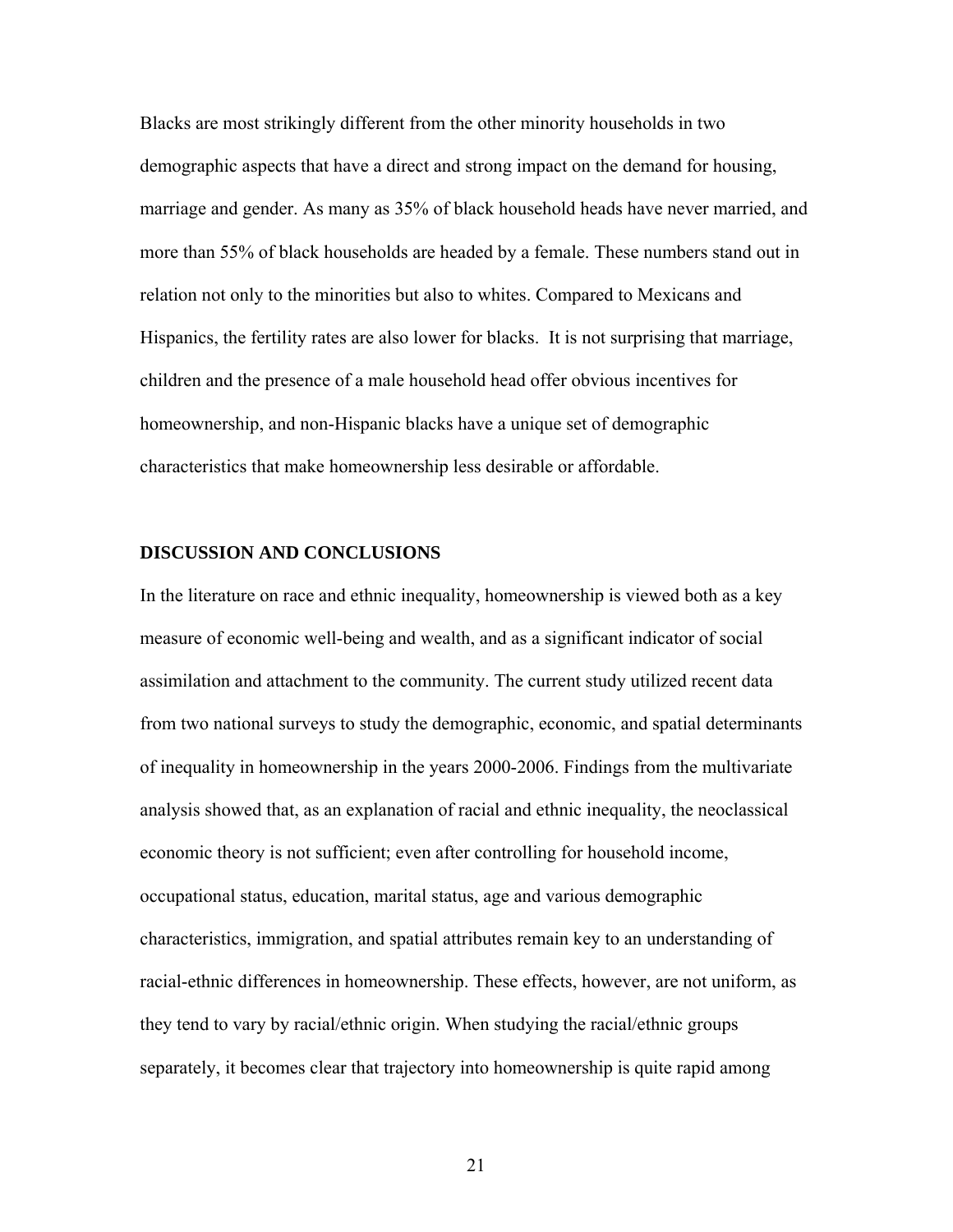Asian immigrants, a pattern that signifies a high rate of assimilation. Our multivariate analysis also corroborates the merit of distinguishing assimilation (length of residence) from immigration cohort effect; relative to native-born of the same racial/ethnic origin, white immigrants, particularly but not solely recent arrivals, face significant disadvantages in the owner-occupied sector, even after controlling for the socioeconomic, demographic, and assimilation attributes. Presumably, the overall high rate of homeownership among native-born white households makes it very difficult for foreignborn to catch-up with the native-born population. Consequently, housing stratification along immigration lines is more visible among white than any other racial/ethnic category.

Another finding that distinguishes whites from minority populations is the association between trajectory into homeownership and the racial composition of the community; residence in areas with a relatively large proportion of white residents seems to depress minority likelihood of homeownership. Because our models controlled for various economic and demographic attributes, this finding is likely attributable to groups preferences and/or institutional discrimination in the housing market. The use of decomposition analyses reveal some interesting findings vis a vis these probable sources of the white-minority homeownership gap.

With the exception of blacks, most of the minority-white gap was "explained" and much of the explained gap was attributed to differences in immigration and spatial characteristics. Some researchers, especially in the labor market literature, have attributed the unexplained gap to discrimination, because it reflects different degrees to which the same variables are rewarded in the market. However, we stop short of making such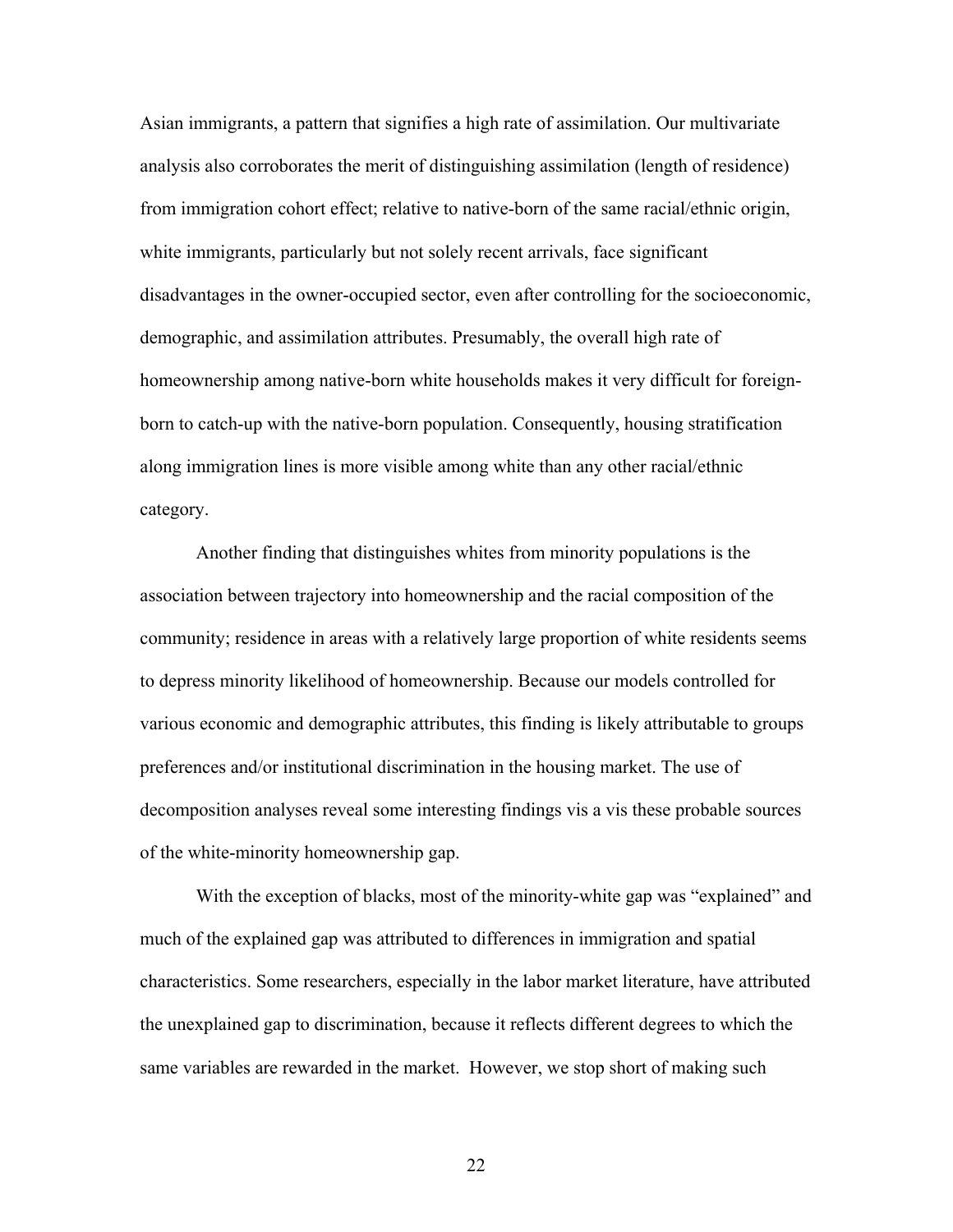claims in the housing market because different coefficients or "returns" to specific variables in our models do not necessarily imply discrimination. For example, agehomeownership profile of distinct racial-ethnic groups may be different due to variation in cultural and social expectations and preferences. Note, however, that a large explained component may indicate the lack of discrimination or prejudice in that particular market, but it does not preclude the possibility that the homeownership disadvantage arises from discrimination in another market or context, such as the educational system or the labor market $^{13}$ 

Drawing on the neoclassical economic theory and the spatial assimilation model, and using the four broad dimensions that the analysis focused on─demographic factors, education and socioeconomic attributes, immigrant experience, and spatial characteristics ─and focusing on the explained part of the minority-white homeownership gap, three distinct models of minority trajectory into homeownership emerge from the data. The Asian-white inequality is unique in that it is relatively small in comparison to the blackwhite and the Latino-white gaps, but this gap can be entirely explained by the differences in immigration and spatial attributes. As the human capital and family attributes of Asian households resemble those that characterize white households, these factors have practically no impact on the lower rates of homeownership that Asians have relative to whites

In contrast to the Asian-white model, the black-white pattern stems from a different set of possible explanations that were tested. We are not surprised that immigration has no impact on the black-white gap, but in contrast to our expectation, we

 $13$ See Altonji and Blank (1999) for a survey of literature that documents racial discrimination in the labor market.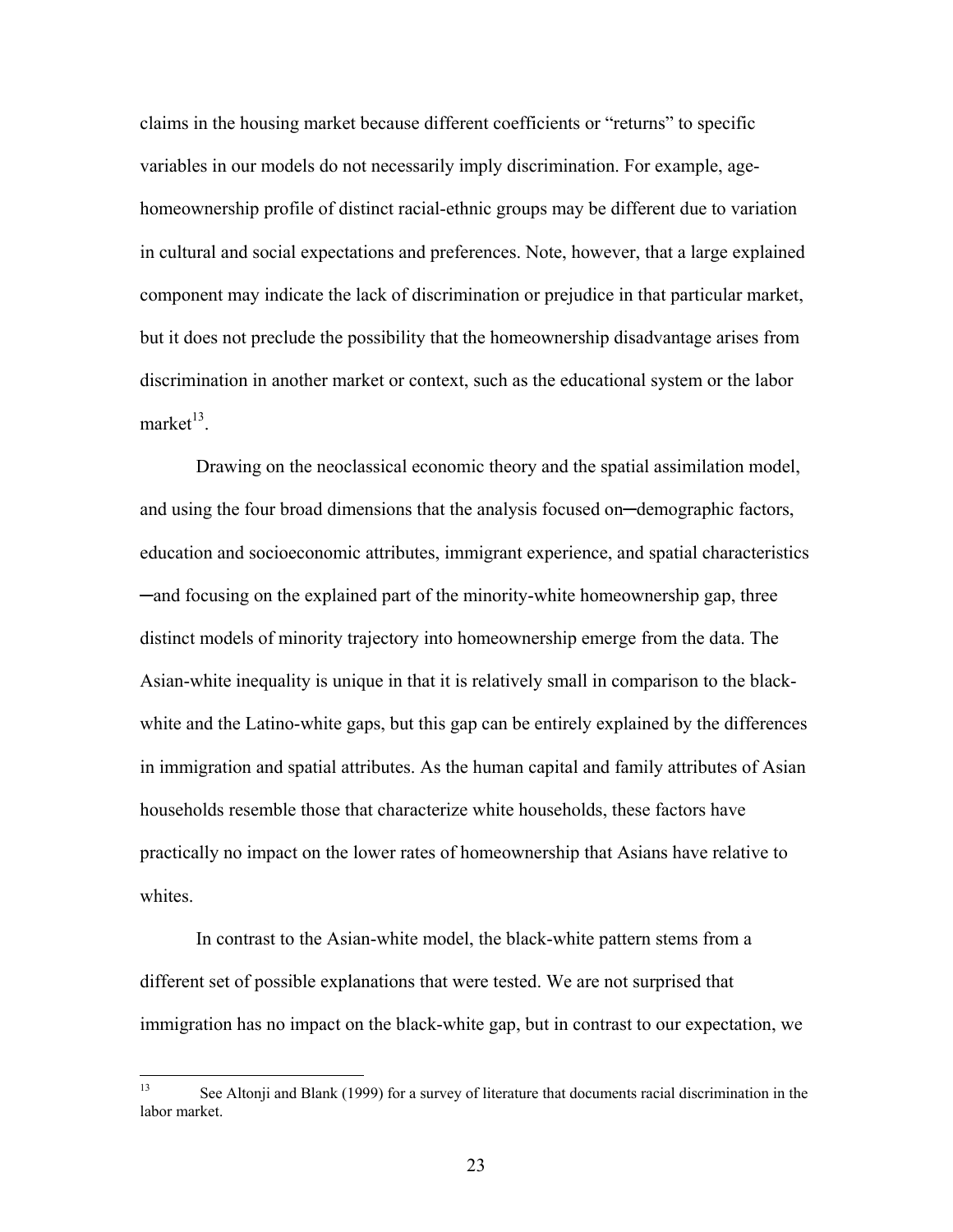did not find a substantial effect of spatial context on the white-black homeownership differences. One plausible explanation for this finding is that, as noted above (footnote 5), PUMAs are relatively large and may not be the ideal geographical unit to study racial/ethnic variation in residential characteristics. However, what the multivariate and decomposition analyses reported in the paper have revealed is a more intricate picture: while the two racial groups tend to reside in PUMAs that substantially differ in their racial, immigration, and economic contexts, these residential differences seem to explain a relatively small part of the (explained) white-black homeownership gap (10%). Note, however, that a substantial part of the black-white ownership gap is "unexplained," a finding that is in line with the persistent evidence on the distinct opportunity structure that black households face in the credit and the housing market (Dymski 2006). The one set of variables that seems to play an important role in shaping the relatively low homeownership rate of black households in the contemporary U.S. housing market is their unique family structure, specifically the relatively high number of households with unmarried and female heads, that continue to hinder their trajectory to homeownership.

The Latino-white model is characterized by a more "balanced" pattern that includes a combination of demographic, economic, immigration, and spatial factors. There are some differences between the Mexican and the other Hispanic category; only a marginal portion of the Mexican-white gap is "unexplained" and, relative to other Hispanic groups, the economic and education characteristics of Mexican households have a more detrimental effect on trajectory into homeownership. However, the housing market status of both populations—Mexicans and other Hispanics—is shaped, to large extent, by various economic, demographic and spatial factors, such as linguistic isolation,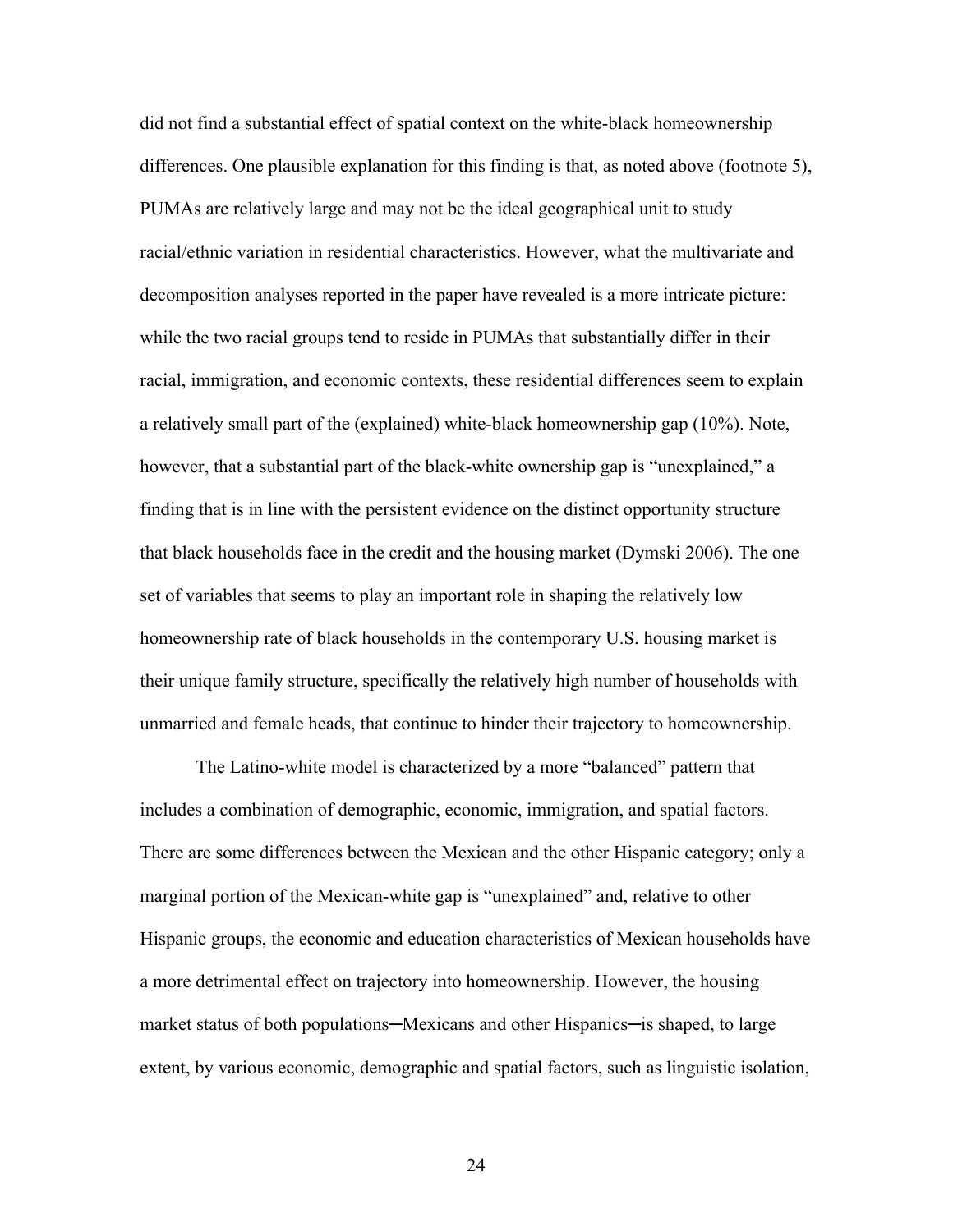age structure, low level of education and occupational status, residence in areas with high number of recent immigrants, and recency of arrival.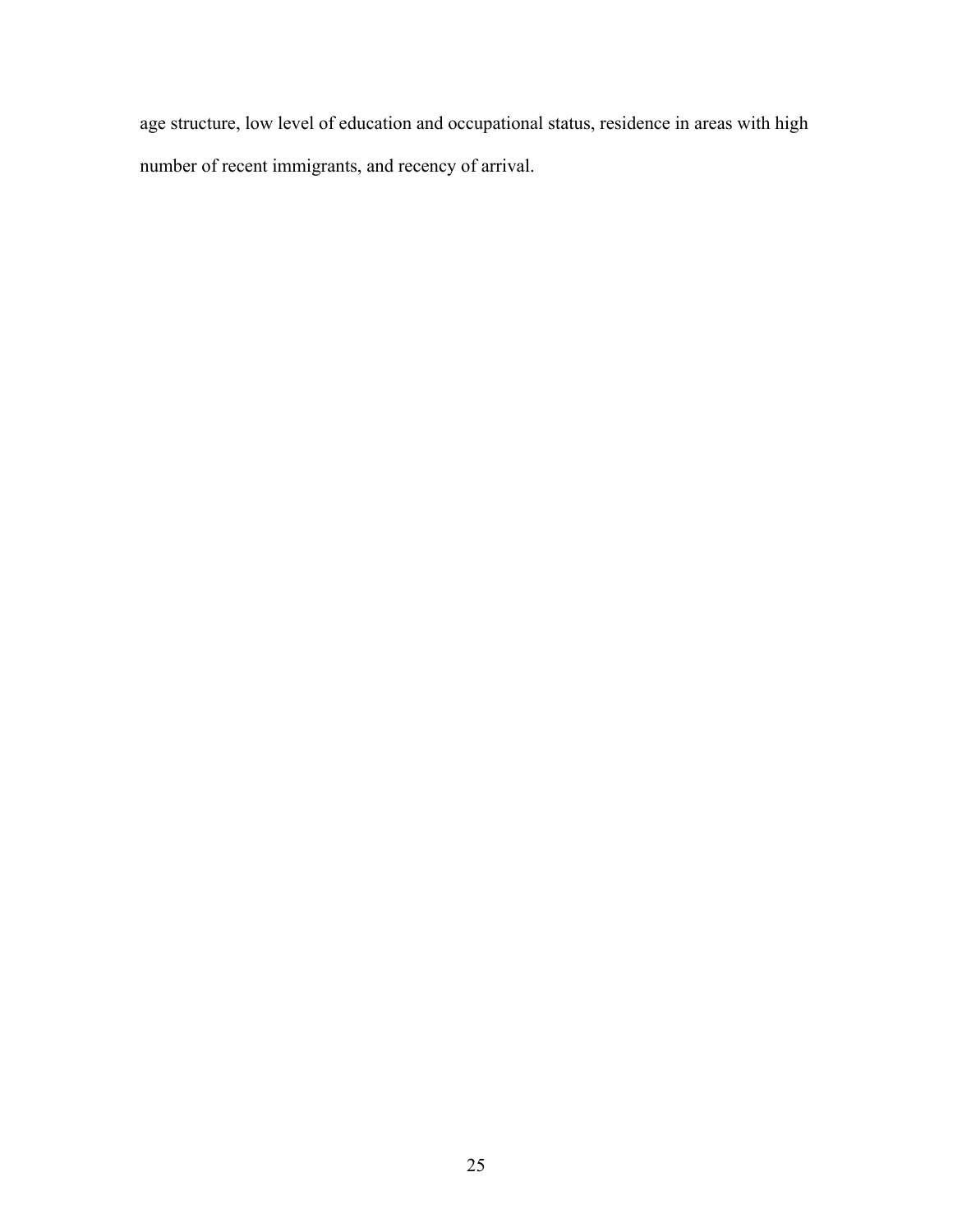#### **REFERENCES**

- Alba, Richard. D., and John R. Logan. 1992. "Assimilation and Stratification in the Homeownership Patterns of Racial and Ethnic Groups." *International MigrationReview* 26(4): 1314-1341.
- Altonji, Joseph G., and Rebecca M. Blank. 1999. "Race and Gender in the Labor Market." in O. Ashenfelter and D. Card (ed.) *Handbook of Labor Economics*, edition 1, volume 3, chapter 48: 3143-3259. Oxford: Elsevier Science, North-Holland.
- Balakrishnan, T.R. and Z. Wu. 1992. "Home Ownership Patterns and Ethnicity in Selected Canadian Cities." *Canadian Journal of Sociology* 17: 389-403.
- Baldassare, M. 1986. "Timing and Position in the Housing Market." *Sociology and Social Research* 70: 279-280.
- Bianchi, Suzanne M., Reynolds Farely, and Daphne Spain. 1982. "Racial Inequalities in Housing: An Examination of Recent Trends." *Demography* 19, no. 1 (1982): 37-51.
- Borjas, George J. 2002. "Homeownership in the Immigrant Population." *Journal of Urban Economics*. 52 (3): 448-476.
- Charles, Camille Zubrinsky. 2000. "Neighborhood Racial-Composition Preferences: Evidence from a Multiethnic Metropolis." *Social Problems* 47(3): 379-407*.*
- Constant Amelie, Rowan Roberts, and Klaus F. Zimmermann. 2007. "Ethnic Identity and Immigrant Homeownership." IZA Discussion Paper No. 3050.
- Dymski Gary A. 2006. "Discrimination in the Credit and Housing Markets: Findings and Challenges," in the *Handbook on Discrimination* (Edward Elgar), edited by William Rodgers.
- Fairlie Robert W. 2005. "An Extension of the Blinder-Oaxaca Decomposition Technique to Logit and Probit Models." *Journal of Economic and Social Measurement*, 30(4): 305-316.
- \_\_\_\_\_ 1999. "The Absence of the African-American Owned Business: An Analysis of the Dynamics of Self-Employment." *Journal of Labor Economics*, 17(1), 80-108.
- Flippen, Chnoa A. 2001. "Residential Segregation and Minority Home Ownership." *Social Science Research* 30: 337-362.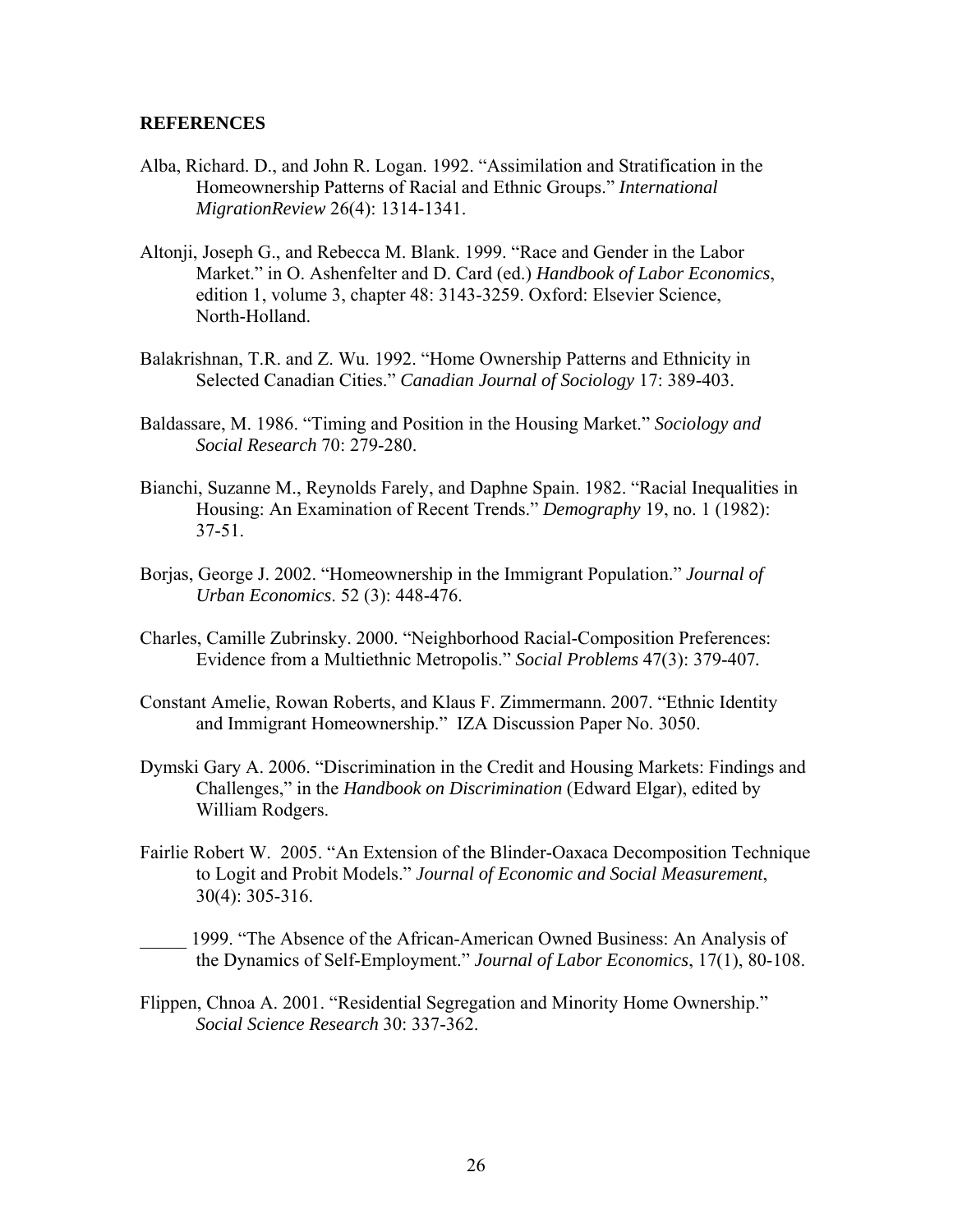- Harris D.R. 1999. "Property Values Drop When Blacks Move In, Because…": Racial and Socioeconomic Determinants of Neighborhood Desirability." *American Sociological Review* 64: 461-479.
- Horton*,* H. D. 1992. "Race and Wealth: A Demographic Analysis of Black Homeownership*." Sociological Inquiry* 62(4): 480-489.
- Jackman, Mary R., and Robert W. Jackman. 1980. "Racial Inequalities in Home Ownership." *Social Forces* 58, no. 4: 1221-1234.
- Karger, Howard, 2007. "The Homeownership Myth." *Dollars and Sense*, Spring, Issue 270.
- King, A. Thomas, and Peter Mieszkowski. 1973. "Racial Discrimination, Segregation and the Price of Housing." *Journal of Political Economy*, 81(3): 590-606.
- Krivo, Lauren. J. 1995. "Immigrant Characteristics and Hispanic-Anglo Housing Inequality." *Demography* 32(4): 599-615.
- Long, J., and S*.* Caudill*.* 1992. "Racial Differences in Homeownership and Housing Wealth, 1970-1986," *Economic Inquiry.* 30 (1):.83-100.
- Massey, Douglas S., and Nancy A. Denton. 1993. *American Apartheid*. Cambridge, MA: Harvard University Press.
- McConnell, Eileen Diaz, and Enrico A. Marcelli. 2007. "Buying into the American Dream? Mexican Immigrants, Legal Status, and Homeownership in Los Angeles County." *Social Science Quarterly.* 88 (1): 199-221.
- Myers, Caitlin Knowles. 2004**. "**Discrimination and Neighborhood Effects: Understanding Racial Differentials in U.S. Housing Prices." *Journal of Urban Economics*, Vol. 56, Issue 2, September, Pages 279-302.
- Myers S. L., Jr., and C. Chung.1996. "Racial Differences in Homeownership and Home Equity Among Preretirement-aged Households." *The Gerontologist* 36:350-360.
- Myers Dowell, Isaac Megbolugbe, and Seong Woo Lee. 1998. "Cohort Estimation of Homeownership Attainment Among Native-Born and Immigrant Populations." *Journal of Housing Research.* 9 (2, 1998): 237-69.
- Myers D. and S. W. Lee. 1998. "Immigrant Trajectories into Homeownership: A Temporal Analysis of Residential Assimilation" International Migration Review 32 (Fall 1998): 593-625.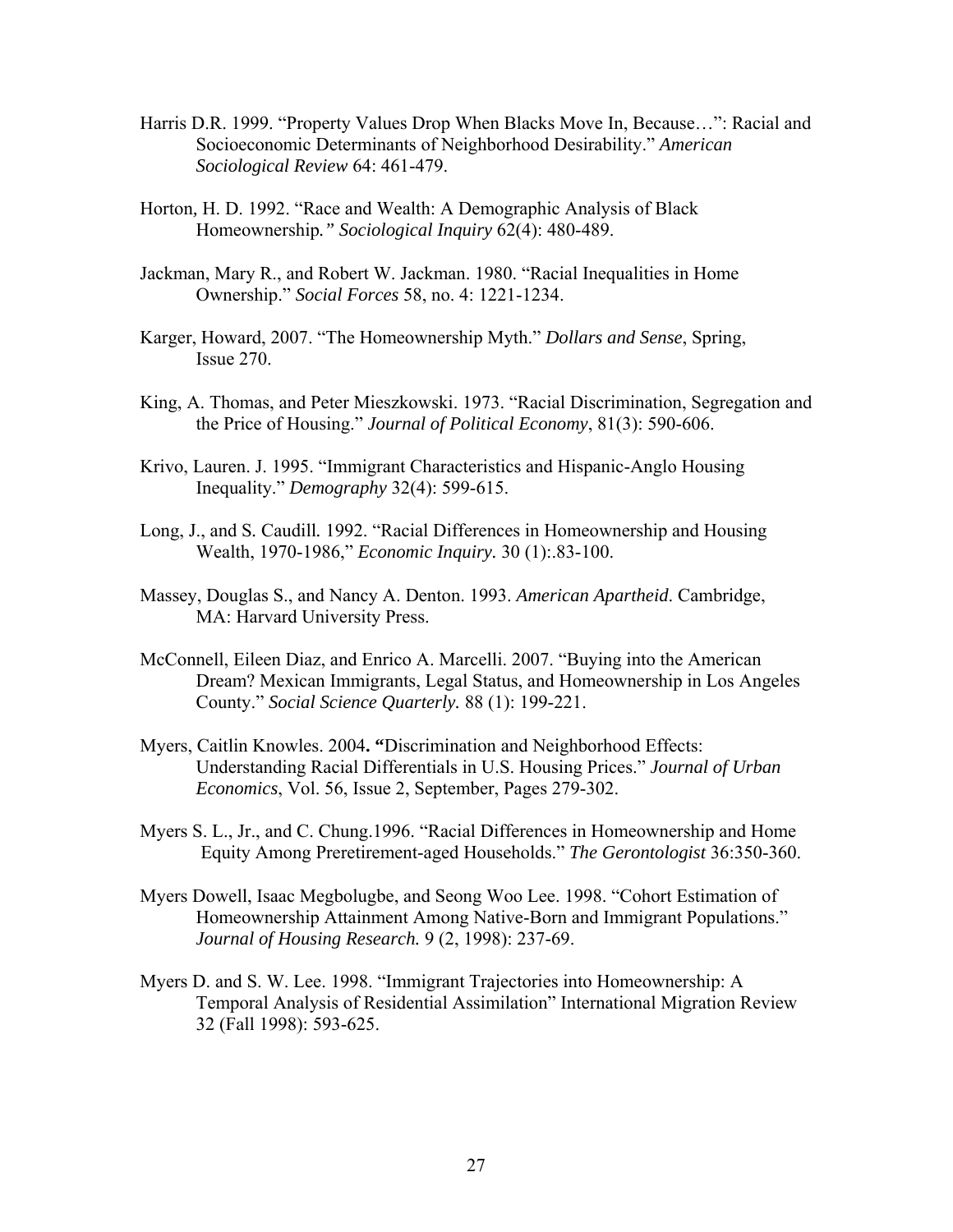- Neidert, Lisa J., and Reynolds Farley. 1985. "Assimilation in the United States: An Analysis of Ethnic and Generation Differences in Status and Achievement." *American Sociological Review.* 50 (6): 840-850.
- Page-Adams, D., and M. Sherraden. 1997. "Asset Building as a Community Revitalization Strategy." *Social Work.* 42 (5): 423-435.
- Portes, Alejandro and Ruben G. Rumbaut*. Immigrant America: A Portrait*. University California Press: 1990.
- Ray, Brian K., Demetrios Papademetriou, and Maia Jachimowicz. 2004. "Immigrants and Homeownership in Urban America: An Examination of Nativity, Socio-Economic Status and Place." Migration Policy Institute. April.
- Reid, Caroline K. 2004. "Achieving the American Dream? A Longitudinal Analysis of the Homeownership Experiences of Low-Income Households." Center for Studies in Demography and Ecology Working Paper No. 04-04. Seattle: Center for Studies in Demography and Ecology, University of Washington.
- Rohe W.M., and M.A. Stegman. 1994. "The Effects of Home-Ownership on the Self Esteem, Perceived Control and Life Satisfaction of Low-Income People." *Journal of the American Planning Society.* 60: 173-184.
- Rosenbaum, Emily, and Samantha Friedman. 2004. "Generational Patterns in Home Ownership and Housing Quality among Racial/Ethnic Groups in New York City, 1999." *International Migration Review.* 38(4): 1492-1533.
- Saiz, Albert and Susan M. Wachter. 2006. "Immigration and the Neighborhood," Federal Reserve Board of Philadelphia Working Paper No. 06-22, November.
- Spilerman, Seymour. 2000. "Wealth and Stratification Processes." *Annual Review of Sociology*. 26: 497-524.
- Stegman, M. R. Quercia, and G. McCarthy. 2000. *Housing America's Working Families.*  New Century Housing, /1(1).
- Toussaint-Comeau, Maude, and Sherrie L. W. Rhinerie. 2004. "The Relationship Between Hispanic Residential Location and Homeownership." *Economic Perspectives* 28(3): 2-12.
- U.S. Census Bureau. 2008. Population Division, Table 6. "Percent of the Projected Populations by Race and Hispanic Origin for the United States: 2010 to 2050" (NP2008-T6), August 14.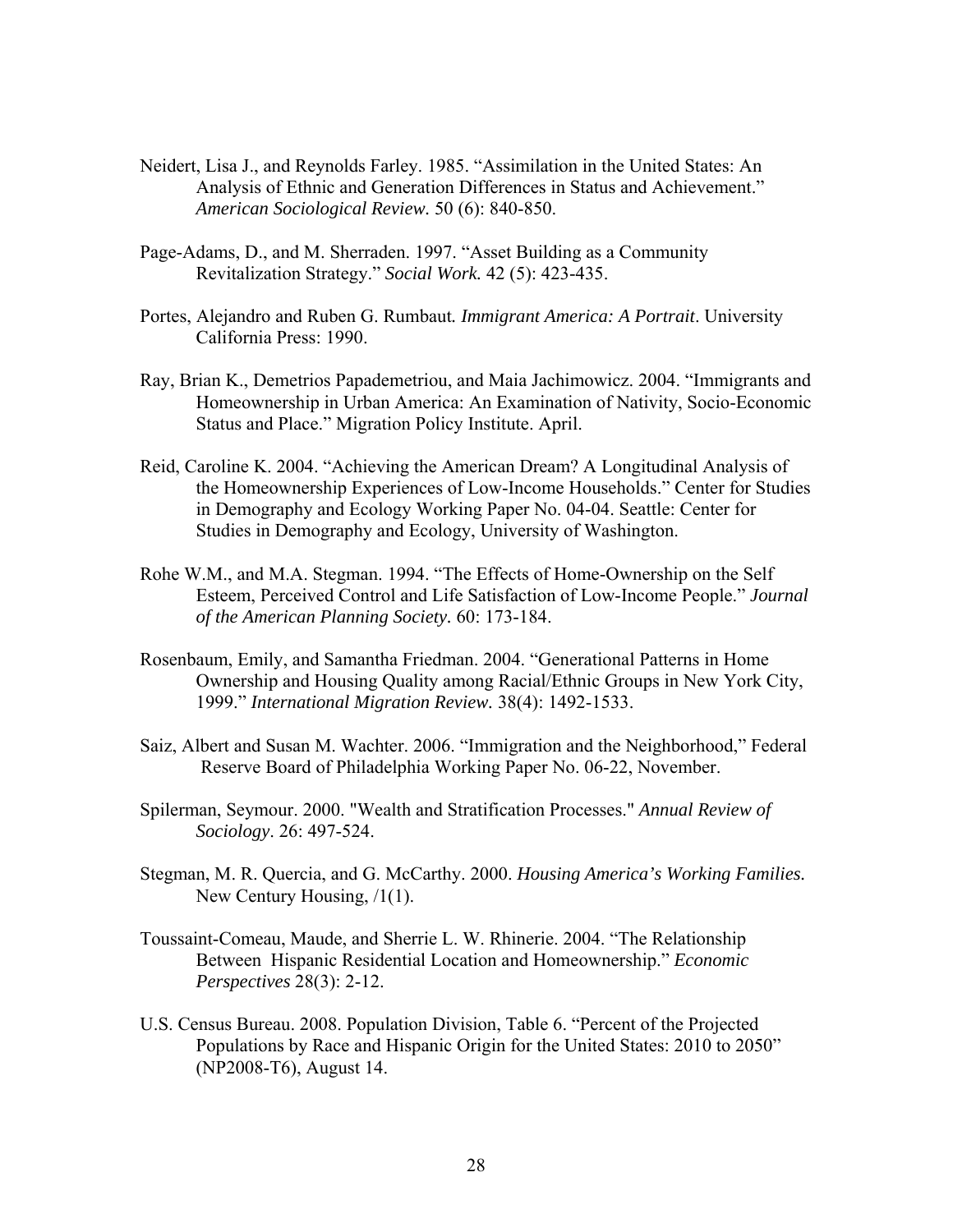|                                                   | Total  |           | White    |           |          |              |
|---------------------------------------------------|--------|-----------|----------|-----------|----------|--------------|
| <b>Table 1: Descriptive Statistics</b>            |        |           |          |           |          | <b>Black</b> |
|                                                   | 970724 |           | 737232   |           | 106239   |              |
|                                                   |        |           | 0.726196 |           | 0.124136 |              |
|                                                   | Mean   | Std. Err. | Mean     | Std. Err. | Mean     | Std. Err.    |
| Home ownership                                    | 0.638  | 0.001     | 0.707    | 0.001     | 0.429    | 0.003        |
| Immigrant cohorts                                 |        |           |          |           |          |              |
| Native born                                       | 0.854  | 0.001     | 0.953    | 0.000     | 0.906    | 0.002        |
| Before 1975                                       | 0.036  | 0.000     | 0.019    | 0.000     | 0.017    | 0.001        |
| 1976-1985                                         | 0.037  | 0.000     | 0.008    | 0.000     | 0.027    | 0.001        |
| 1986-1995                                         | 0.043  | 0.000     | 0.011    | 0.000     | 0.029    | 0.001        |
| 1996-2005                                         | 0.030  | 0.000     | 0.009    | 0.000     | 0.021    | 0.001        |
| Years since migration (for immigrants)            | 18.950 | 0.062     | 23.165   | 0.150     | 17.071   | 0.208        |
| Age at migration (for immigrants)                 | 22.245 | 0.056     | 20.588   | 0.132     | 23.946   | 0.202        |
| Linguistic isolation                              | 0.046  | 0.000     | 0.008    | 0.000     | 0.012    | 0.001        |
| PUMA characteristics                              |        |           |          |           |          |              |
| % of recent immigrants (less than 20 years in US) | 0.094  | 0.000     | 0.072    | 0.000     | 0.105    | 0.001        |
| % of non-Hispanic white adults                    | 0.726  | 0.000     | 0.803    | 0.000     | 0.525    | 0.002        |
| mean household income (1000's of dollars)         | 63.283 | 0.036     | 64.671   | 0.040     | 55.319   | 0.101        |
| Birth cohorts                                     |        |           |          |           |          |              |
| Before 1945                                       | 0.109  | 0.000     | 0.121    | 0.001     | 0.094    | 0.001        |
| 1945-1954                                         | 0.239  | 0.001     | 0.255    | 0.001     | 0.218    | 0.002        |
| 1955-1964                                         | 0.283  | 0.001     | 0.285    | 0.001     | 0.283    | 0.002        |
| 1965-1990                                         | 0.369  | 0.001     | 0.338    | 0.001     | 0.405    | 0.003        |
|                                                   | 42.562 | 0.021     | 43.341   | 0.023     | 41.566   | 0.066        |
| Marital status                                    |        |           |          |           |          |              |
| Married                                           | 0.552  | 0.001     | 0.580    | 0.001     | 0.342    | 0.003        |
| Separated                                         | 0.036  | 0.000     | 0.026    | 0.000     | 0.082    | 0.002        |
| Divorced                                          | 0.166  | 0.001     | 0.175    | 0.001     | 0.180    | 0.002        |
| Widowed                                           | 0.031  | 0.000     | 0.030    | 0.000     | 0.044    | 0.001        |
| Never married                                     | 0.215  | 0.001     | 0.190    | 0.001     | 0.353    | 0.003        |
| Sex (Male=1)                                      | 0.621  | $0.001\,$ | 0.648    | $0.001\,$ | 0.436    | 0.003        |
| No. of children                                   | 0.932  | 0.002     | 0.835    | 0.002     | 1.044    | 0.007        |
| Education                                         |        |           |          |           |          |              |
| Less than high school                             | 0.106  | 0.001     | 0.066    | 0.000     | 0.134    | 0.002        |
| High school                                       | 0.292  | 0.001     | 0.286    | 0.001     | 0.360    | 0.003        |
| 1 to 3 years of college                           | 0.307  | 0.001     | 0.320    | 0.001     | 0.330    | 0.003        |
| 4+ years of college                               | 0.295  | 0.001     | 0.328    | 0.001     | 0.177    | 0.002        |
| Household income (1000's of dollars)              | 64.572 | 0.102     | 70.215   | 0.121     | 42.865   | 0.242        |
| Employment status                                 |        |           |          |           |          |              |
| Employed                                          | 0.786  | 0.001     | 0.811    | 0.001     | 0.694    | 0.003        |
| Unemployed                                        | 0.035  | 0.000     | 0.029    | 0.000     | 0.065    | 0.002        |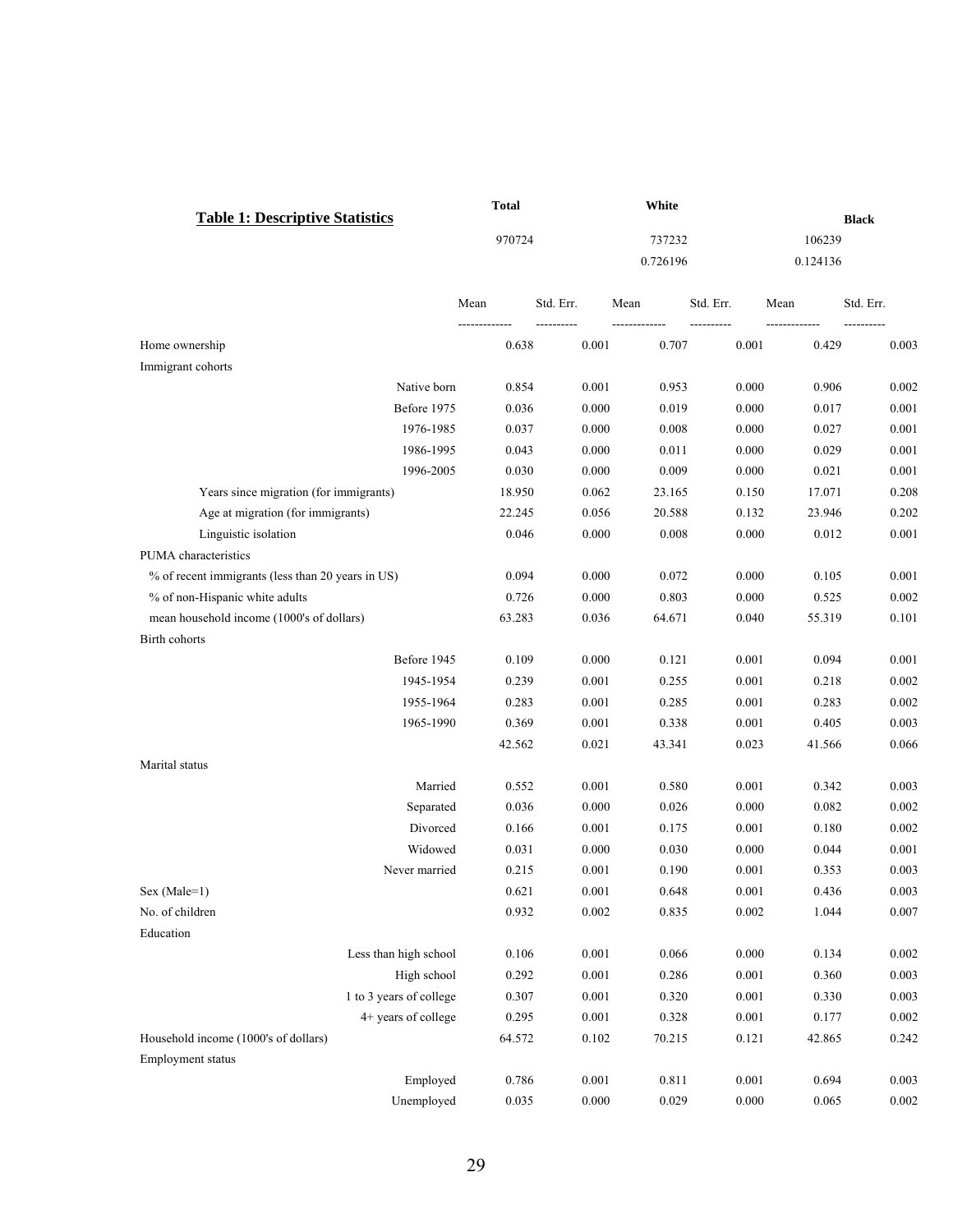|                                     | Not in labor force       | 0.178  | 0.001 | 0.160  | 0.001 | 0.242  | 0.002 |
|-------------------------------------|--------------------------|--------|-------|--------|-------|--------|-------|
| Socioeconomic (occupational) status |                          | 42.047 | 0.045 | 44.654 | 0.050 | 34.442 | 0.139 |
| Year of survey                      |                          | 0.519  | 0.001 | 0.509  | 0.001 | 0.527  | 0.003 |
| Region                              |                          |        |       |        |       |        |       |
|                                     | New England Division     | 0.050  | 0.000 | 0.059  | 0.000 | 0.021  | 0.001 |
|                                     | Middle Atlantic Division | 0.136  | 0.001 | 0.134  | 0.001 | 0.142  | 0.002 |
|                                     | East North Central Div.  | 0.163  | 0.001 | 0.182  | 0.001 | 0.157  | 0.002 |
|                                     | West North Central Div.  | 0.071  | 0.000 | 0.086  | 0.001 | 0.035  | 0.001 |
|                                     | South Atlantic Division  | 0.191  | 0.001 | 0.180  | 0.001 | 0.328  | 0.003 |
|                                     | East South Central Div.  | 0.063  | 0.000 | 0.067  | 0.000 | 0.100  | 0.002 |
|                                     | West South Central Div.  | 0.110  | 0.001 | 0.095  | 0.001 | 0.129  | 0.002 |
|                                     | <b>Mountain Division</b> | 0.067  | 0.000 | 0.070  | 0.001 | 0.017  | 0.001 |
|                                     | Pacific Division         | 0.150  | 0.001 | 0.126  | 0.001 | 0.071  | 0.001 |
| Metropolitan Area (dummy)           |                          | 0.774  | 0.001 | 0.730  | 0.001 | 0.861  | 0.002 |
|                                     |                          |        |       |        |       |        |       |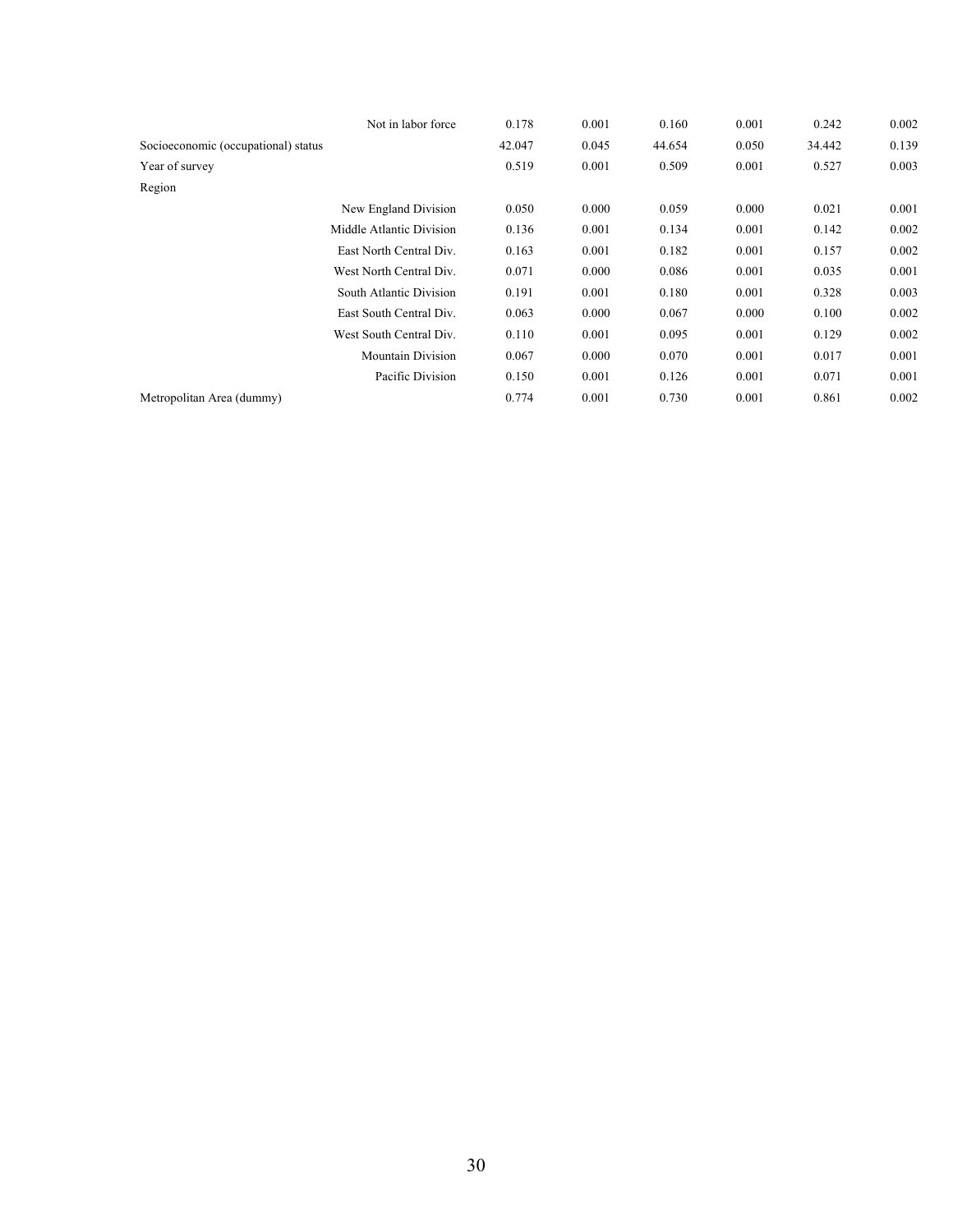| Table 1: Descriptive Statistics (Cont.) Asian     |         |           | Mexican  |           | <b>Other Hispanic</b> |           |
|---------------------------------------------------|---------|-----------|----------|-----------|-----------------------|-----------|
|                                                   | 31690   |           | 54490    |           | 41073                 |           |
|                                                   | 0.03815 |           | 0.064923 |           | 0.046595              |           |
|                                                   | Mean    | Std. Err. | Mean     | Std. Err. | Mean                  | Std. Err. |
| Home ownership                                    | 0.553   | 0.005     | 0.471    | 0.004     | 0.428                 | 0.004     |
| Immigrant cohorts                                 |         |           |          |           |                       |           |
| Native born                                       | 0.149   | 0.003     | 0.416    | 0.004     | 0.368                 | 0.004     |
| Before 1975                                       | 0.137   | 0.003     | 0.107    | 0.002     | 0.167                 | 0.003     |
| 1976-1985                                         | 0.250   | 0.004     | 0.161    | 0.003     | 0.167                 | 0.003     |
| 1986-1995                                         | 0.268   | 0.004     | 0.194    | 0.003     | 0.191                 | 0.003     |
| 1996-2005                                         | 0.196   | 0.004     | 0.122    | 0.003     | 0.106                 | 0.003     |
| Years since migration (for immigrants)            | 16.412  | 0.104     | 17.277   | 0.114     | 19.736                | 0.138     |
| Age at migration (for immigrants)                 | 25.228  | 0.114     | 20.823   | 0.100     | 22.046                | 0.117     |
| Linguistic isolation                              | 0.237   | 0.004     | 0.287    | 0.004     | 0.234                 | 0.004     |
| PUMA characteristics                              |         |           |          |           |                       |           |
| % of recent immigrants (less than 20 years in US) | 0.188   | 0.001     | 0.181    | 0.001     | 0.221                 | 0.001     |
| % of non-Hispanic white adults                    | 0.591   | 0.002     | 0.496    | 0.002     | 0.489                 | 0.002     |
| mean household income (1000's of dollars)         | 75.114  | 0.227     | 57.877   | 0.136     | 60.714                | 0.197     |
| Birth cohorts                                     |         |           |          |           |                       |           |
| Before 1945                                       | 0.077   | 0.002     | 0.052    | 0.001     | 0.075                 | 0.002     |
| 1945-1954                                         | 0.213   | 0.004     | 0.153    | 0.002     | 0.184                 | 0.003     |
| 1955-1964                                         | 0.273   | 0.004     | 0.258    | 0.003     | 0.288                 | 0.004     |
| 1965-1990                                         | 0.438   | 0.005     | 0.538    | 0.004     | 0.453                 | 0.004     |
|                                                   | 41.126  | 0.105     | 38.250   | 0.085     | 40.254                | 0.097     |
| Marital status                                    |         |           |          |           |                       |           |
| Married                                           | 0.666   | 0.005     | 0.613    | 0.004     | 0.509                 | 0.004     |
| Separated                                         | 0.017   | 0.001     | 0.056    | 0.002     | 0.069                 | 0.002     |
| Divorced                                          | 0.075   | 0.003     | 0.102    | 0.002     | 0.148                 | 0.003     |
| Widowed                                           | 0.021   | 0.001     | 0.022    | 0.001     | 0.027                 | 0.001     |
| Never married                                     | 0.221   | 0.004     | 0.206    | 0.003     | 0.247                 | 0.004     |
| $Sex (Male=1)$                                    | 0.698   | 0.004     | 0.665    | 0.004     | 0.567                 | 0.004     |
| No. of children                                   | 1.053   | 0.011     | 1.545    | 0.011     | 1.204                 | 0.011     |
| Education                                         |         |           |          |           |                       |           |
| Less than high school                             | 0.079   | 0.002     | 0.410    | 0.004     | 0.251                 | 0.004     |
| High school                                       | 0.161   | 0.004     | 0.297    | 0.004     | 0.303                 | 0.004     |
| 1 to 3 years of college                           | 0.211   | 0.004     | 0.206    | 0.003     | 0.273                 | 0.004     |
| 4+ years of college                               | 0.549   | 0.005     | 0.087    | 0.002     | 0.173                 | 0.003     |
| Household income (1000's of dollars)              | 77.956  | 0.669     | 45.618   | 0.306     | 49.909                | 0.402     |
| Employment status                                 |         |           |          |           |                       |           |
| Employed                                          | 0.780   | 0.004     | 0.746    | 0.003     | 0.709                 | 0.004     |
| Unemployed                                        | 0.033   | 0.002     | 0.048    | 0.002     | 0.049                 | 0.002     |
| Not in labor force                                | 0.187   | 0.004     | 0.207    | 0.003     | 0.242                 | 0.004     |
| Socioeconomic (occupational) status               | 49.192  | 0.261     | 28.949   | 0.182     | 34.076                | 0.218     |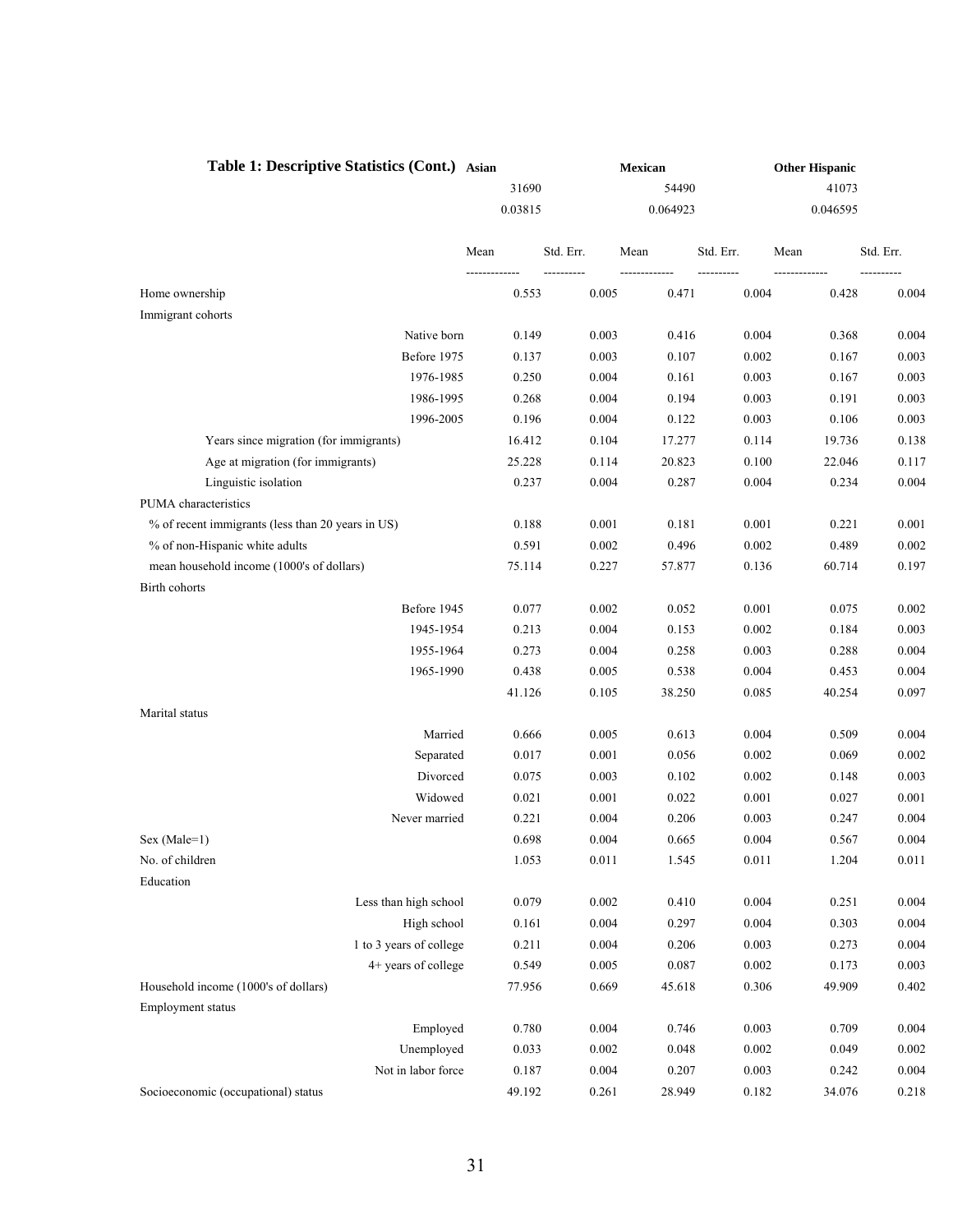| Year of survey            |                          | 0.569 | 0.004 | 0.580 | 0.003 | 0.531 | 0.004 |
|---------------------------|--------------------------|-------|-------|-------|-------|-------|-------|
| Region                    |                          |       |       |       |       |       |       |
|                           | New England Division     | 0.037 | 0.002 | 0.004 | 0.001 | 0.061 | 0.002 |
|                           | Middle Atlantic Division | 0.168 | 0.004 | 0.018 | 0.001 | 0.284 | 0.004 |
|                           | East North Central Div.  | 0.091 | 0.003 | 0.088 | 0.002 | 0.050 | 0.002 |
|                           | West North Central Div.  | 0.036 | 0.002 | 0.026 | 0.001 | 0.011 | 0.001 |
|                           | South Atlantic Division  | 0.117 | 0.003 | 0.058 | 0.002 | 0.247 | 0.004 |
|                           | East South Central Div.  | 0.014 | 0.001 | 0.010 | 0.001 | 0.008 | 0.001 |
|                           | West South Central Div.  | 0.073 | 0.002 | 0.269 | 0.003 | 0.107 | 0.003 |
|                           | <b>Mountain Division</b> | 0.037 | 0.002 | 0.130 | 0.003 | 0.076 | 0.002 |
|                           | Pacific Division         | 0.426 | 0.005 | 0.398 | 0.004 | 0.156 | 0.003 |
| Metropolitan Area (dummy) |                          | 0.953 | 0.002 | 0.874 | 0.003 | 0.930 | 0.002 |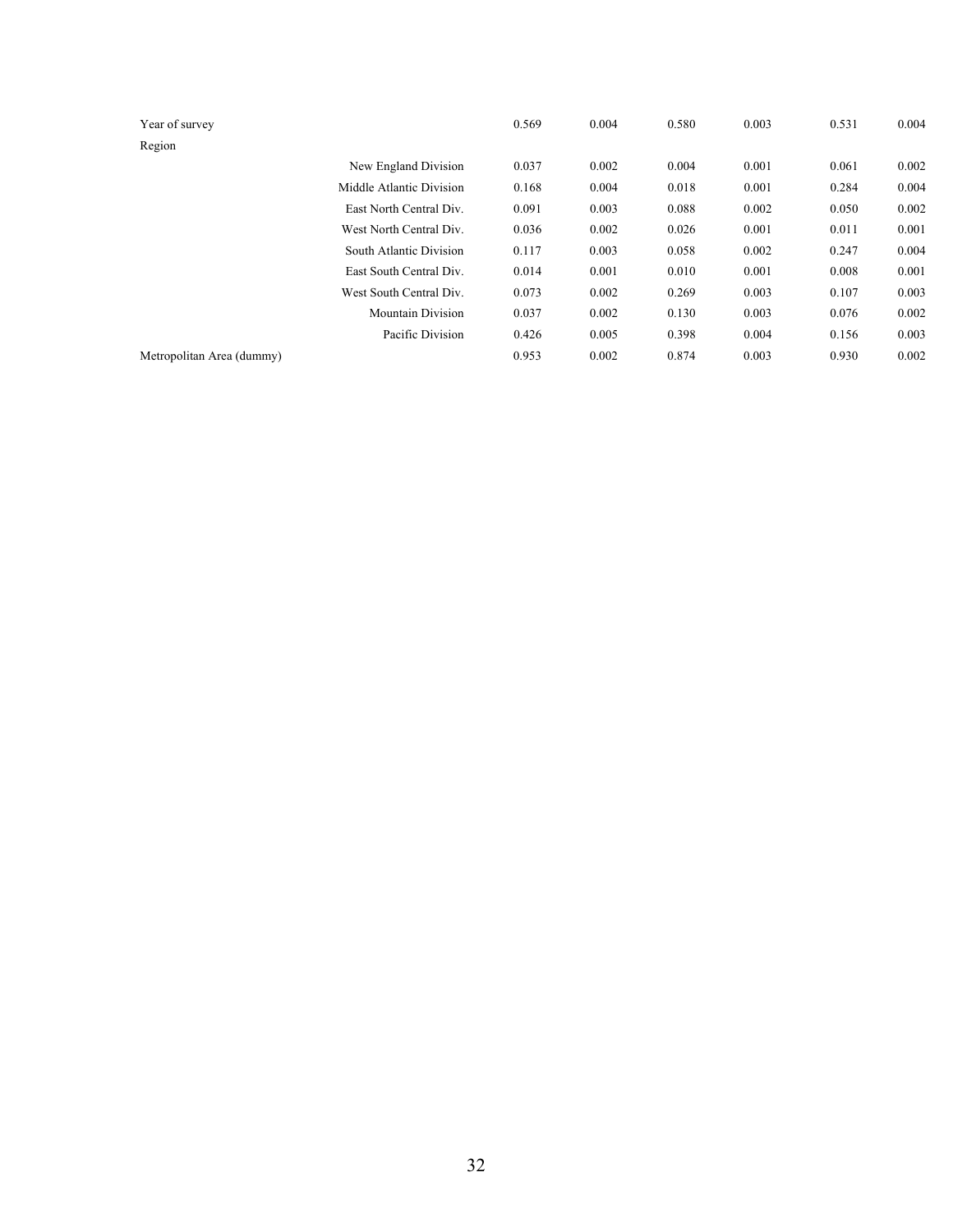## **Table 2: Pooled Sample Weighted Logit Estimates - Marginal Effects**

|                          | Baseline<br>b/sec           | Immigration<br>b/se         | <b>PUMA</b><br>b/se         | Full<br>b/sec               |
|--------------------------|-----------------------------|-----------------------------|-----------------------------|-----------------------------|
| Non-Hispanic black (d)   | $-1956994***$               | $-.1922857***$              | $-.1879616***$              | $-.1827133***$              |
|                          | (.0037024)                  | (.0037151)                  | (.004034)                   | (.0040367)                  |
| Asian (d)                | $-.1710196***$              | $-.0379578***$              | $-.1236969***$              | $-.0303855***$              |
|                          | (.0059458)                  | (.0063816)                  | (0.061207)                  | (.006479)                   |
| Mexican (d)              | $-.1155712***$              | $-.0507886***$              | $-.0659014***$              | $-.0254161***$              |
|                          | (.0052366)                  | (.0054978)                  | (.0053866)                  | (.0055721)                  |
| Other Hispanic (d)       | $-.197402***$               | -.1314026***                | $-1159667***$               | $-.0800802***$              |
|                          | (.005521)                   | (.0061331)                  | (.0057869)                  | (.0061917)                  |
| Born 1945-1954 (d)       | $-.0414878***$              | -.0462965***                | $-.0424319***$              | $-.0475158***$              |
|                          | (.0058898)                  | (.0059927)                  | (.005936)                   | (.0060304)                  |
| Born 1955-1964 (d)       | $-.0373216***$              | $-.0439172***$              | $-.0389584***$              | $-.0463455***$              |
|                          | (.0087137)                  | (.0088586)                  | (.0087818)                  | (.0089146)                  |
| Born 1965-1990 (d)       | $-.0191109$                 | $-.0237376*$                | $-.0203179$                 | $-.0258967*$                |
|                          | (.0104424)<br>$.0433733***$ | (.0105738)<br>$.0441673***$ | (.0105208)<br>$.0439562***$ | (.0106382)<br>.0443995***   |
| Age                      | (.0009982)                  | (.001007)                   | (.0010002)                  | (.001009)                   |
| Age squared              | $-.0003468***$              | $-.0003553***$              | $-.0003518***$              | $-.0003576***$              |
|                          | (.0000125)                  | (.0000126)                  | (.0000125)                  | (.0000126)                  |
| Separated (d)            | $-.3371765***$              | $-.3470585***$              | $-.3380837***$              | $-.3468333***$              |
|                          | (.006058)                   | (.0060458)                  | (.0060956)                  | (.0060764)                  |
| Divorced (d)             | $-.2578029***$              | $-.2715786***$              | $-.2594284***$              | $-.271045***$               |
|                          | (.0032422)                  | (.0032544)                  | (.0032567)                  | (.0032655)                  |
| Widowed (d)              | $-.1146881***$              | $-1242128***$               | $-.1151329***$              | $-1229461***$               |
|                          | (.0066545)                  | (.0067316)                  | (.0066942)                  | (.0067452)                  |
| Never married (d)        | $-.2751392***$              | -.2879477***                | $-.2698532***$              | $-.2812632***$              |
|                          | (.0031975)                  | (.0031997)                  | (.0032173)                  | (.0032201)                  |
| Male (d)                 | .0256722***                 | $.028944***$                | $.025628***$                | $.028167***$                |
|                          | (.0023715)                  | (.0023854)                  | (.0023788)                  | (.0023916)                  |
| No. of children          | .0256365***<br>(.0010479)   | $.025424***$<br>(.0010567)  | $.0257731***$<br>(.0010538) | .0250572***<br>(.001061)    |
| High school (d)          | .0924631***                 | .0806787***                 | .0871203***                 | .0799913***                 |
|                          | (.0034746)                  | (.0035939)                  | (.0035272)                  | (.003622)                   |
| Some college (d)         | .1130691***                 | .0994299***                 | .1076608 ***                | .098848 ***                 |
|                          | (.0035707)                  | (.003687)                   | (.0036323)                  | (.0037221)                  |
| College degree (d)       | .1323356***                 | .1300997***                 | .1306761***                 | .1308917***                 |
|                          | (.0038902)                  | (.0039455)                  | (.0039461)                  | (.003988)                   |
| Log household income     | $.0616523***$               | .0583276***                 | $.0614041***$               | .0582337***                 |
|                          | (.0015887)                  | (.0015244)                  | (.0016099)                  | (.0015453)                  |
| Unemployed (d)           | $-.055668***$               | $-.0593168***$              | $-.0538205***$              | $-.0572585***$              |
|                          | (.0063281)                  | (.0063682)                  | (.0064011)                  | (.0064279)                  |
| Not in labor force (d)   | .0007161                    | $-.0038606$                 | .0019166                    | $-.0018213$                 |
|                          | (.0028917)                  | (.0029211)                  | (.0029066)                  | (.0029332)                  |
| Socioeconomic            |                             |                             | .0014889***                 | $.0013454***$               |
| (occupational) status    | .0014691***<br>(0000498)    | .0012993***<br>(.0000496)   | (.0000501)                  | (0000499)                   |
| Year of Survey (d)       | $.0094502***$               | .0142171***                 | .0016448                    | .0079376***                 |
|                          | (.0023249)                  | (.0023664)                  | (.0023449)                  | (.0023808)                  |
| Immigrate before 1975(d) |                             | $-.1421202***$              |                             | $-.1021756***$              |
|                          |                             | (.0275843)                  |                             | (.027528)                   |
| Immigrate 1976-1985 (d)  |                             | $-.0704099***$              |                             | $-.0385939$                 |
|                          |                             | (.0201878)                  |                             | (.0198206)                  |
| Immigrate 1986-1995 (d)  |                             | $-.0811827***$              |                             | $-.0617667***$              |
|                          |                             | (.0172527)                  |                             | (.0172405)                  |
| Immigrate 1996-2005 (d)  |                             | $-.2429628***$              |                             | $-.2531186***$              |
|                          |                             | (.0173501)                  |                             | (.0175591)                  |
| Years since migration    |                             | $.0038763***$               |                             | $.0032501***$               |
|                          |                             | (.0006043)                  |                             | (.0006145)                  |
| Age at migration         |                             | $.0021921**$<br>(.0008104)  |                             | .003899***                  |
| Age at migration squared |                             | $-.0001753***$              |                             | (.0008247)<br>$-.000192***$ |
|                          |                             | (.0000153)                  |                             | (.0000156)                  |
| Linguistic isolation (d) |                             | $-.0705887***$              |                             | $-.0621826***$              |
|                          |                             | (.0064313)                  |                             | (.0065192)                  |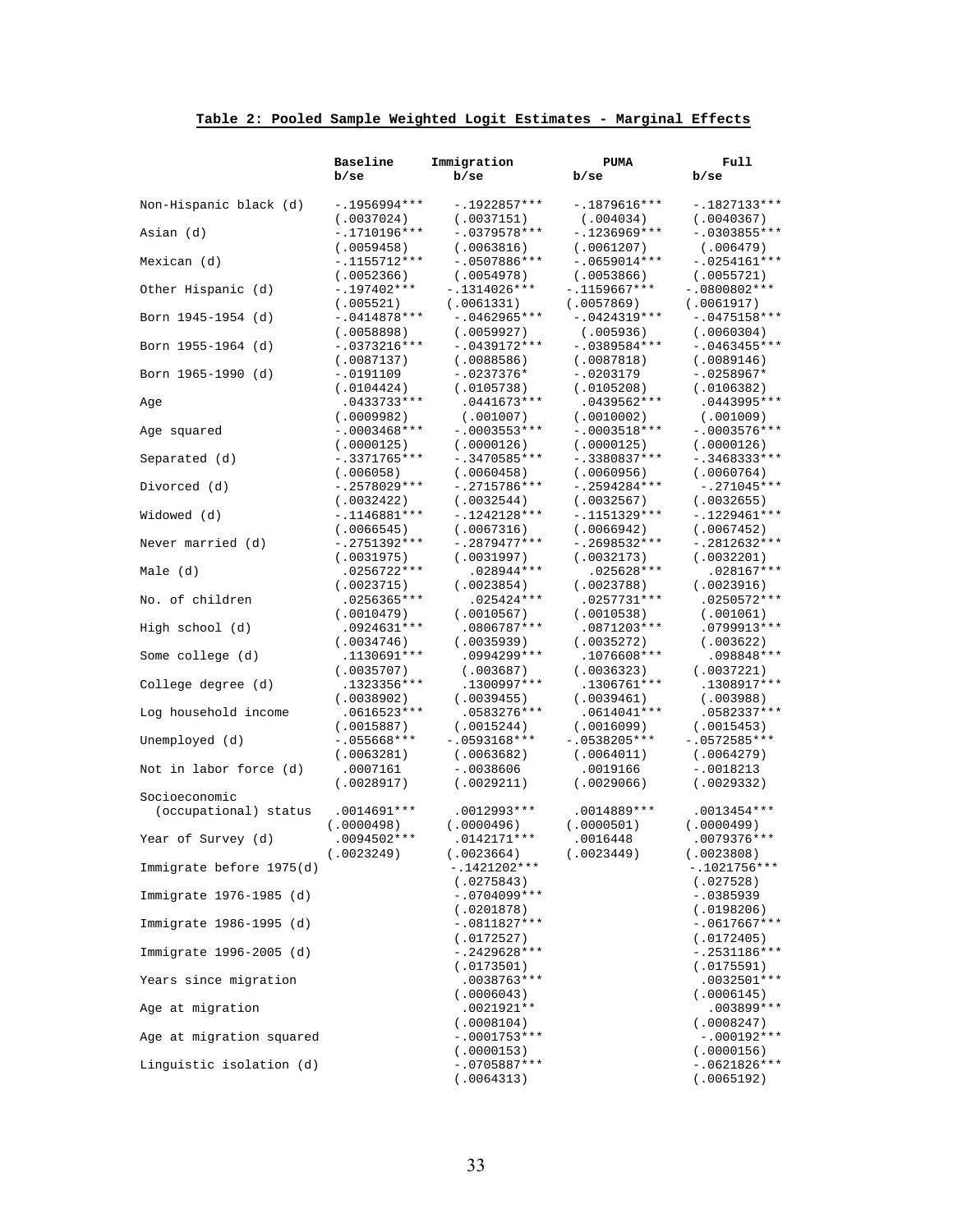#### **Table 2s: Pooled Sample Weighted Logit Estimates - Marginal Effects (Cont.)**

|                                        | Baseline<br>b/sec | Immigration<br>b/sec | PUMA<br>b/se                 | Full<br>b/sec                |
|----------------------------------------|-------------------|----------------------|------------------------------|------------------------------|
| % of recent immigrants in PUMA         |                   |                      | $-.7269743***$<br>(.0148937) | $-.6419641***$<br>(.015321)  |
| % of non-Hispanic white adults in PUMA |                   |                      | $-.0650085***$<br>(.0077203) | $-.0459699***$<br>(.0077336) |
| Log mean household income in PUMA      |                   |                      | $.0355773***$<br>(.004408)   | $.0392067***$<br>(0.04409)   |
| intercept                              |                   |                      |                              |                              |
| obs                                    | 970697            | 970697               | 970697                       | 970697                       |
| d.f.                                   | 40                | 48                   | 43                           | 51                           |
| chi sq                                 | 62070.548         | 64315.271            | 65149.025                    | 66356.120                    |
| log likelihood                         | -477584           | $-470589$            | $-472607$                    | $-466763$                    |
| log likelihood (constant only)-635271  |                   | -635271              | $-635271$                    | $-635271$                    |

(d) for discrete change of dummy variable from 0 to 1

\* p<0.05, \*\* p<0.01, \*\*\* p<0.001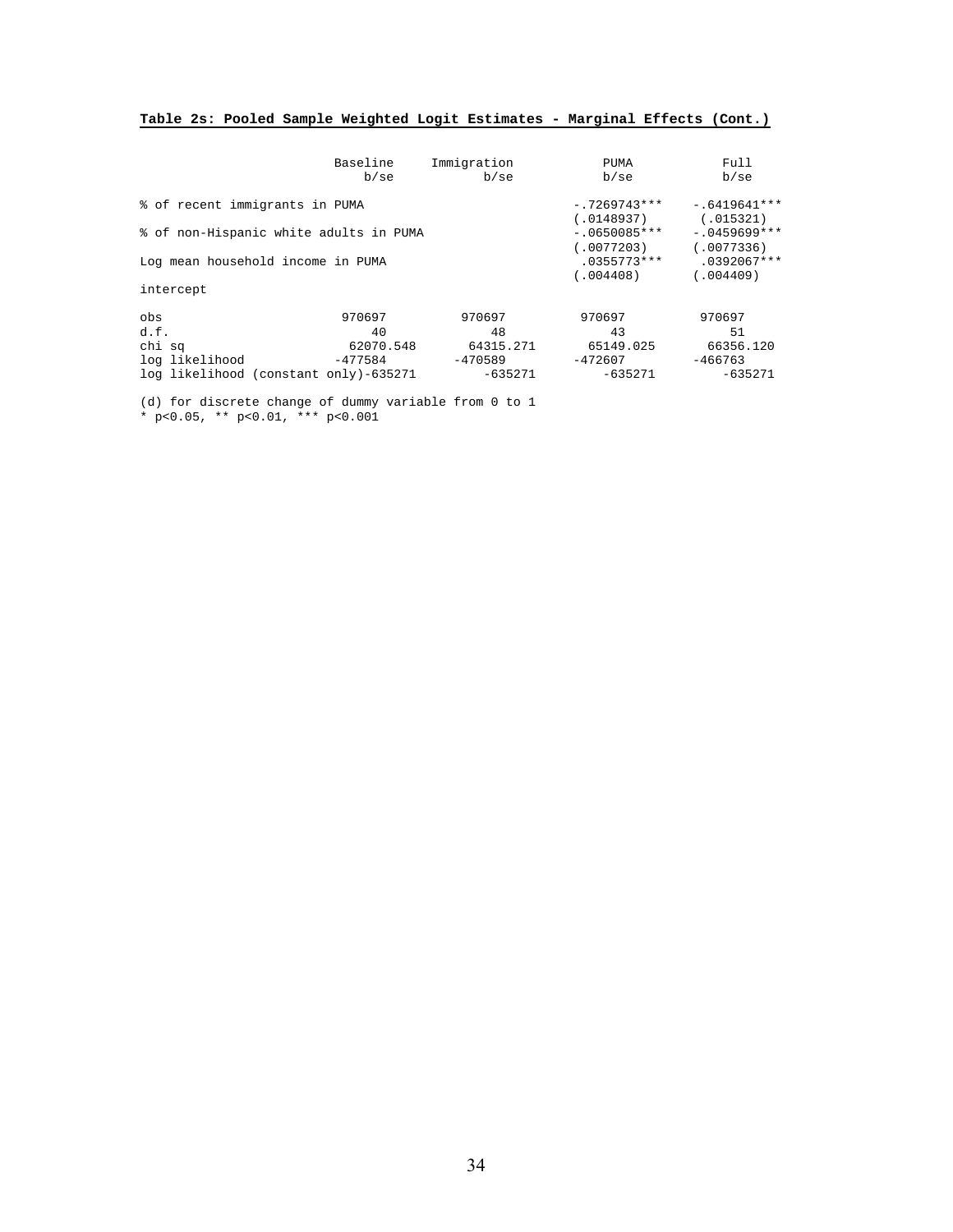## **Table 3: Weighted Logit Estimates by Race- Marginal Effects**

|                                            | <b>White NH</b><br>b/se    | <b>Black NH</b><br>b/se    | Asian<br>b/se              | Mexican<br>b/se             | <b>Other Hispanic</b><br>b/se |
|--------------------------------------------|----------------------------|----------------------------|----------------------------|-----------------------------|-------------------------------|
|                                            |                            |                            |                            |                             |                               |
| Immigrate before 1975 (d)                  | $-0.14767**$               | $-0.12362$                 | $-0.23246**$               | 0.00220                     | $-0.00543$                    |
|                                            | (0.04812)                  | (0.09141)                  | (0.08014)                  | (0.06482)                   | (0.06810)                     |
| Immigrate 1976-1985 (d)                    | $-0.13462***$              | $-0.09920$                 | $-0.12364$                 | 0.07267                     | 0.02930                       |
|                                            | (0.03597)                  | (0.07627)                  | (0.07285)                  | (0.05177)                   | (0.05519)                     |
| Immigrate 1986-1995 (d)                    | $-0.16223***$              | $-0.09458$                 | $-0.08823$                 | 0.05438                     | 0.01444                       |
|                                            | (0.03099)                  | (0.06304)                  | (0.06568)                  | (0.04472)                   | (0.04919)                     |
| Immigrate 1996-2005 (d)                    | $-0.34757***$              | $-0.24615***$              | $-0.26546***$              | $-0.07616$                  | $-0.10616*$<br>(0.04395)      |
| Years since migration                      | (0.02982)<br>$0.00264**$   | (0.03898)<br>$0.00577*$    | (0.05695)<br>$0.00846***$  | (0.04232)<br>$0.00434*$     | 0.00088                       |
|                                            | (0.00090)                  | (0.00284)                  | (0.00248)                  | (0.00172)                   | (0.00160)                     |
| Age at migration                           | $0.00814***$               | 0.00736                    | 0.00228                    | $-0.00145$                  | 0.00237                       |
|                                            | (0.00113)                  | (0.00404)                  | (0.00240)                  | (0.00230)                   | (0.00214)                     |
| Age at migration squared                   | $-0.00023***$              | $-0.00021**$               | $-0.00022***$              | $-0.00012**$                | $-0.00017***$                 |
|                                            | (0.00002)                  | (0.00008)                  | (0.00004)                  | (0.00005)                   | (0.00004)                     |
| Linguistic isolation (d)                   | $-0.05072***$              | $-0.06899$                 | $-0.02355$                 | $-0.08241***$               | $-0.09888***$                 |
|                                            | (0.01204)                  | (0.03721)                  | (0.01535)                  | (0.01161)                   | (0.01403)                     |
| % of recent immigrants in PUMA -0.51021*** |                            | $-0.78096***$              | $-0.58053***$              | $-0.92342***$               | $-0.59077***$                 |
|                                            | (0.01780)                  | (0.03987)                  | (0.06632)                  | (0.05962)                   | (0.05502)                     |
| % of non-Hispanic white<br>adults in PUMA  | $0.04701***$               | $-0.13471***$              | $-0.15733***$              | $-0.34301***$               | $-0.17537***$                 |
|                                            | (0.00879)                  | (0.01633)                  | (0.04037)                  |                             | (0.03264)                     |
| Log mean household                         |                            |                            |                            | (0.03395)                   |                               |
| income in PUMA                             | $0.02046***$               | 0.08915***                 | $0.13776***$               | 0.03926                     | $0.13907***$                  |
|                                            | (0.00442)                  | (0.01441)                  | (0.02138)                  | (0.02176)                   | (0.02134)                     |
| Born 1945-1954 (d)                         | $-0.03390***$              | $-0.04021*$                | $-0.09668**$               | $-0.05140$                  | $-0.12459***$                 |
|                                            | (0.00590)                  | (0.01615)                  | (0.03364)                  | (0.03141)                   | (0.02903)                     |
| Born 1955-1964 (d)                         | $-0.02900$ ***             | $-0.01928$                 | $-0.13508**$               | $-0.07582$                  | $-0.17000$ ***                |
|                                            | (0.00876)                  | (0.02448)                  | (0.04869)                  | (0.04439)                   | (0.04278)                     |
| Born 1965-1990 (d)                         | $-0.00798$                 | 0.00215                    | $-0.13165*$                | $-0.08900$                  | $-0.12728*$                   |
|                                            | (0.01037)                  | (0.03120)                  | (0.05813)                  | (0.05336)                   | (0.05538)                     |
| Age                                        | $0.03942***$               | $0.04017***$               | $0.05274***$               | $0.03675***$                | 0.04839***                    |
|                                            | (0.00098)                  | (0.00339)<br>$-0.00029***$ | (0.00637)                  | (0.00455)<br>$-0.00029$ *** | (0.00492)<br>$-0.00043***$    |
| Age squared                                | $-0.00032***$<br>(0.00001) | (0.00004)                  | $-0.00043***$<br>(0.00008) |                             |                               |
| Separated (d)                              | $-0.37384***$              | $-0.23770***$              | $-0.19071***$              | (0.00006)<br>$-0.23611***$  | (0.00006)<br>$-0.26133***$    |
|                                            | (0.00798)                  | (0.00874)                  | (0.03999)                  | (0.01779)                   | (0.01670)                     |
| Divorced (d)                               | $-0.26846***$              | $-0.18955***$              | $-0.20163***$              | $-0.19257***$               | $-0.18211***$                 |
|                                            | (0.00360)                  | (0.00784)                  | (0.02171)                  | (0.01334)                   | (0.01297)                     |
| Widowed (d)                                | $-0.11270***$              | $-0.10631***$              | $-0.11139***$              | $-0.10147***$               | $-0.07729**$                  |
|                                            | (0.00761)                  | (0.01336)                  | (0.03296)                  | (0.02991)                   | (0.02720)                     |
| Never married (d)                          | $-0.27277***$              | $-0.23625***$              | $-0.17914***$              | $-0.20457***$               | $-0.22507***$                 |
|                                            | (0.00372)                  | (0.00785)                  | (0.01806)                  | (0.01203)                   | (0.01314)                     |
| Male $(d)$                                 | $0.02560***$               | $0.04634***$               | $-0.01426$                 | $0.02587*$                  | 0.03184**                     |
|                                            | (0.00235)                  | (0.00734)                  | (0.01383)                  | (0.01149)                   | (0.01213)                     |
| No. of children                            | $0.02352***$<br>(0.00115)  | $0.01289***$<br>(0.00279)  | $0.03804***$<br>(0.00631)  | $0.02689***$<br>(0.00355)   | $0.02505***$<br>(0.00506)     |
| High school (d)                            | 0.07485***                 | $0.07940***$               | $0.05707*$                 | $0.06474***$                | $0.05007***$                  |
|                                            | (0.00378)                  | (0.01129)                  | (0.02482)                  | (0.01206)                   | (0.01488)                     |
| Some college (d)                           | $0.08711***$               | $0.11693***$               | $0.09790***$               | $0.11357***$                | $0.08504***$                  |
|                                            | (0.00388)                  | (0.01216)                  | (0.02279)                  | (0.01388)                   | (0.01698)                     |
| College degree (d)                         | $0.11159***$               | $0.22467***$               | $0.10405***$               | $0.13725***$                | $0.13173***$                  |
|                                            | (0.00412)                  | (0.01452)                  | (0.02406)                  | (0.01927)                   | (0.02005)                     |
| Log household income                       | $0.05007***$               | $0.04942***$               | $0.09566***$               | $0.06767***$                | $0.04595***$                  |
|                                            | (0.00142)                  | (0.00375)                  | (0.01053)                  | (0.00850)                   | (0.00976)                     |
| Unemployed (d)                             | $-0.05602***$              | $-0.08078***$              | $-0.04076$                 | 0.02929                     | $-0.04630$                    |
|                                            | (0.00680)                  | (0.01407)                  | (0.03897)                  | (0.02409)                   | (0.02756)                     |
| Not in labor force (d)                     | $-0.00273$<br>(0.00305)    | $-0.02466**$<br>(0.00807)  | 0.02006<br>(0.01527)       | $0.04518***$<br>(0.01147)   | 0.01778<br>(0.01275)          |
| Socioeconomic (occupational)               |                            |                            |                            |                             |                               |
| status                                     | $0.00106***$               | $0.00181***$               | 0.00053                    | $0.00213***$                | $0.00222***$                  |
|                                            | (0.00005)                  | (0.00016)                  | (0.00028)                  | (0.00024)                   | (0.00026)                     |
| Year of survey (d)                         | $0.00641**$                | $-0.02015**$               | $0.03305*$                 | 0.01743                     | $0.04571***$                  |
|                                            | (0.00233)                  | (0.00758)                  | (0.01456)                  | (0.01044)                   | (0.01329)                     |
| intercept                                  |                            |                            |                            |                             |                               |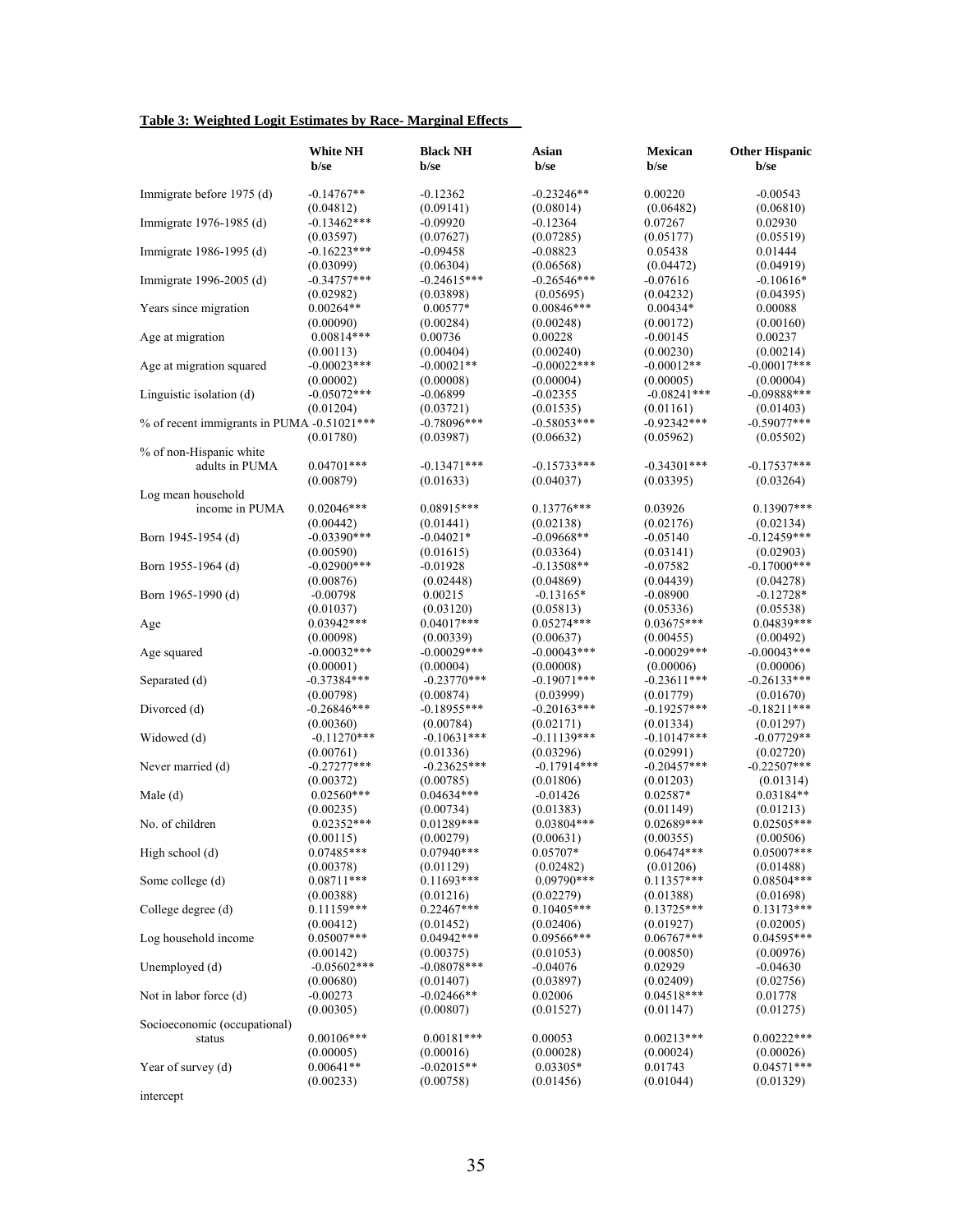| obs                            | 737213    | 106234   | 31690    | 54489    | 41071    |
|--------------------------------|-----------|----------|----------|----------|----------|
| d.f.                           |           | 47       | 47       | 47       | 47       |
| chi sq                         | 49314.630 | 6345.307 | 2552.909 | 3434.181 | 3052.462 |
| log likelihood                 | -335966   | -57117   | $-15919$ | $-29718$ | $-21335$ |
| log likelihood (constant only) | -445975   | -72566   | $-21788$ | -37677   | $-28039$ |

All models include dummy variables for Region, Metropolitan Area and Region\*Metropolitan Area

(d) for discrete change of dummy variable from 0 to 1

\* p<0.05, \*\* p<0.01, \*\*\* p<0.001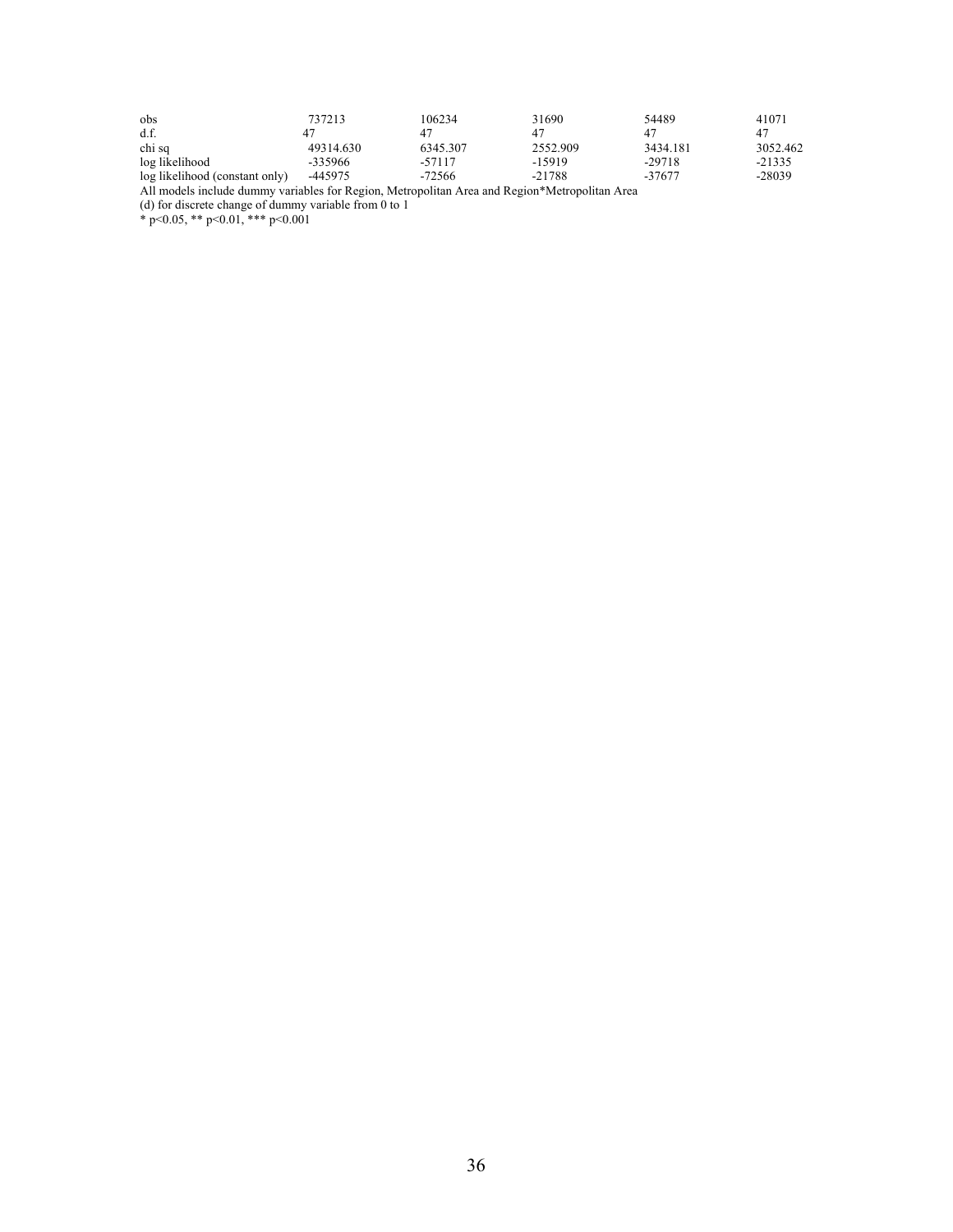|                    | Black | Asian    | Mexican | Other<br>Hispanic |
|--------------------|-------|----------|---------|-------------------|
| Total Gap          | 0.278 | 0.154    | 0.236   | 0.279             |
| % of Gap Explained | 0.598 | 0.827    | 0.939   | 0.822             |
| Immigration        | 0.012 | 0.521    | 0.192   | 0.158             |
| <b>PUMA</b>        | 0.107 | 0.367    | 0.265   | 0.290             |
| Demographic        | 0.278 | $-0.004$ | 0.173   | 0.185             |
| Education          | 0.033 | $-0.036$ | 0.144   | 0.068             |
| Economic           | 0.168 | $-0.018$ | 0.167   | 0.121             |

**Table 4: Summary of Blinder-Oaxaca-Fairlie decomposition** 

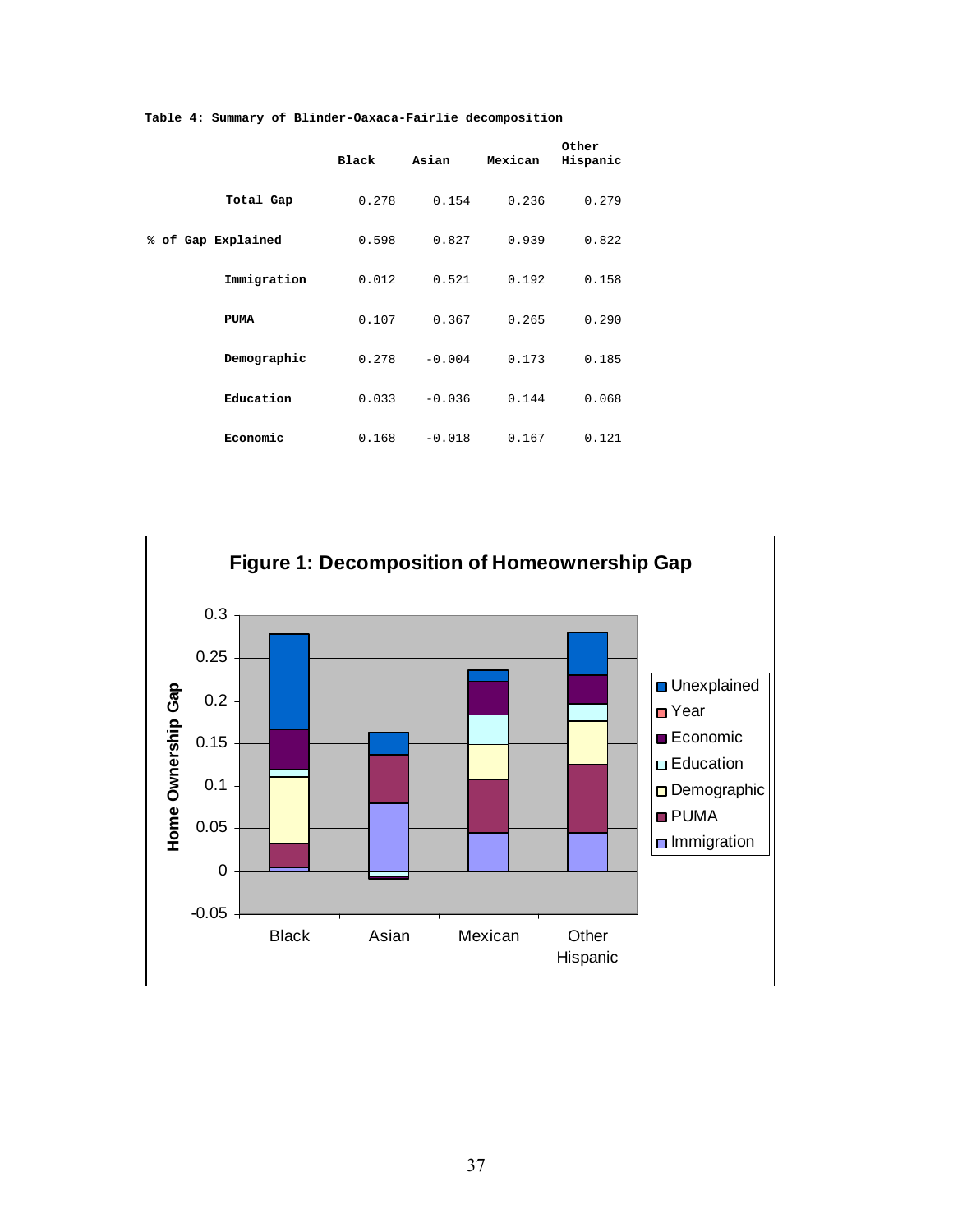#### **Appendix A: Blinder-Oaxaca-Fairlie Decomposition**

| <b>Other Hispanic</b>                  |                             | <b>Black NH</b>             | Asian                      | Mexican                    |
|----------------------------------------|-----------------------------|-----------------------------|----------------------------|----------------------------|
|                                        | b/se                        | b/se                        | b/se                       | b/se                       |
| Immigrate Before 1975                  | 0.00012                     | $0.00995**$                 | $0.00826**$                | $0.01414**$                |
| Immigrate 1976-1985                    | (0.00017)<br>$0.00201***$   | (0.00354)<br>$0.02234***$   | (0.00296)<br>$0.01523***$  | (0.00488)<br>$0.01618***$  |
|                                        | (0.00054)                   | (0.00597)                   | (0.00407)                  | (0.00425)                  |
| Immigrate 1986-1995                    | $0.00246***$<br>(0.00045)   | $0.03323***$<br>(0.00613)   | $0.02569***$<br>(0.00457)  | $0.02476***$<br>(0.00436)  |
| Immigrate 1996-2005                    | $0.00219***$                | 0.05039***                  | $0.02728***$               | $0.02344***$               |
|                                        | (0.00012)                   | (0.00347)                   | (0.00174)                  | (0.00154)                  |
| Years since migration                  | $-0.00173*$                 | $-0.02812**$                | $-0.02084**$               | $-0.02559**$               |
|                                        | (0.00073)<br>$-0.00704***$  | (0.01037)<br>$-0.12441***$  | (0.00770)<br>$-0.07174***$ | (0.00945)<br>$-0.08185***$ |
| Age at migration                       | (0.00095)                   | (0.01622)                   | (0.00967)                  | (0.01085)                  |
| Age at migration squared               | $0.00533***$                | $0.10754***$                | $0.04980**$                | $0.06355***$               |
|                                        | (0.00038)                   | (0.00805)                   | (0.00398)                  | (0.00493)                  |
| Linguistic isolation                   | $0.00005***$                | $0.00930***$                | $0.01165***$               | $0.00952***$               |
| % of recent immigrants in PUMA         | (0.00001)<br>$0.01622***$   | (0.00210)<br>$0.05049***$   | (0.00263)<br>$0.04812***$  | (0.00214)<br>$0.06684***$  |
|                                        | (0.00058)                   | (0.00178)                   | (0.00173)                  | (0.00237)                  |
| % of non-Hispanic white adults in PUMA | $0.01099***$                | $0.00848***$                | $0.01254***$               | $0.01286***$               |
|                                        | (0.00208)                   | (0.00159)                   | (0.00236)                  | (0.00242)                  |
| Log mean household income in PUMA      | $0.00251***$<br>(0.00054)   | $-0.00244***$               | $0.00188***$               | $0.00133***$               |
| Born 1945-1954                         | $-0.00074***$               | (0.00052)<br>$-0.00126$ *** | (0.00041)<br>$-0.00282***$ | (0.00029)<br>$-0.00186***$ |
|                                        | (0.00009)                   | (0.00019)                   | (0.00045)                  | (0.00029)                  |
| Born 1955-1964                         | $-0.00049$ ***              | $-0.00089***$               | $-0.00144***$              | $-0.00059***$              |
|                                        | (0.00012)                   | (0.00026)                   | (0.00041)                  | (0.00016)                  |
| Born 1965-1990                         | 0.00044                     | 0.00083                     | 0.00149                    | 0.00089                    |
| Age                                    | (0.00057)<br>$0.11637***$   | (0.00107)<br>$0.08603$ ***  | (0.00193)<br>$0.16977***$  | (0.00115)<br>$0.11378***$  |
|                                        | (0.00261)                   | (0.00184)                   | (0.00287)                  | (0.00213)                  |
| Age squared                            | $-0.08923***$               | $-0.05988***$               | $-0.10747***$              | $-0.07554***$              |
|                                        | (0.00279)                   | (0.00201)                   | (0.00295)                  | (0.00227)                  |
| Separated                              | $0.01624***$<br>(0.00033)   | $-0.00201$ ***<br>(0.00007) | $0.00742***$<br>(0.00015)  | $0.01013***$<br>(0.00019)  |
| Divorced                               | $-0.00418***$               | $-0.02452***$               | $-0.01694***$              | $-0.00735***$              |
|                                        | (0.00013)                   | (0.00040)                   | (0.00035)                  | (0.00024)                  |
| Widowed                                | $-0.00039***$               | $-0.00143***$               | $-0.00151***$              | $-0.00100***$              |
|                                        | (0.00002)                   | (0.00008)                   | (0.00008)                  | (0.00005)                  |
| Never married                          | $0.03965***$<br>(0.00057)   | $0.00896***$<br>(0.00024)   | $0.00895***$<br>(0.00024)  | $0.01955***$<br>(0.00033)  |
| Male                                   | $0.00515***$                | $-0.00133***$               | $-0.00049$ ***             | 0.00199***                 |
|                                        | (0.00047)                   | (0.00012)                   | (0.00005)                  | (0.00018)                  |
| No. of children                        | $-0.00560***$               | $-0.00516***$               | $-0.01607***$              | $-0.00841***$              |
|                                        | (0.00029)                   | (0.00026)                   | (0.00079)<br>$0.00093***$  | (0.00042)                  |
| High school                            | $-0.00290$ ***<br>(0.00012) | $0.01011***$<br>(0.00056)   | (0.00008)                  | $0.00026***$<br>(0.00006)  |
| Some college                           | $0.00027***$                | $0.01036***$                | $0.01049***$               | $0.00488***$               |
|                                        | (0.00004)                   | (0.00050)                   | (0.00051)                  | (0.00024)                  |
| College degree                         | $0.01192***$                | $-0.02607***$               | $0.02248***$               | $0.01393***$               |
| Log household income                   | (0.00043)<br>$0.03552***$   | (0.00106)<br>$0.00193***$   | (0.00087)<br>0.02348***    | (0.00052)<br>$0.02278***$  |
|                                        | (0.00085)                   | (0.00007)                   | (0.00059)                  | (0.00056)                  |
| Unemployed                             | $0.00167***$                | $0.00020***$                | $0.00093***$               | $0.00101***$               |
|                                        | (0.00019)                   | (0.00003)                   | (0.00011)                  | (0.00012)                  |
| Not in labor force                     | 0.00019                     | 0.00001                     | 0.00011                    | 0.00020                    |
|                                        | (0.00022)<br>0.00928***     | (0.00001)<br>$-0.00498***$  | (0.00012)<br>$0.01488***$  | (0.00022)<br>$0.00966$ *** |
| Socioeconomic (occupational) status    | (0.00042)                   | (0.00024)                   | (0.00069)                  | (0.00045)                  |
| Year of survey                         | $-0.00014**$                | $-0.00034**$                | $-0.00038**$               | $-0.00012**$               |
|                                        | (0.00005)                   | (0.00013)                   | (0.00014)                  | (0.00004)                  |
| obs                                    | 843447                      | 768903                      | 791702                     | 778284                     |